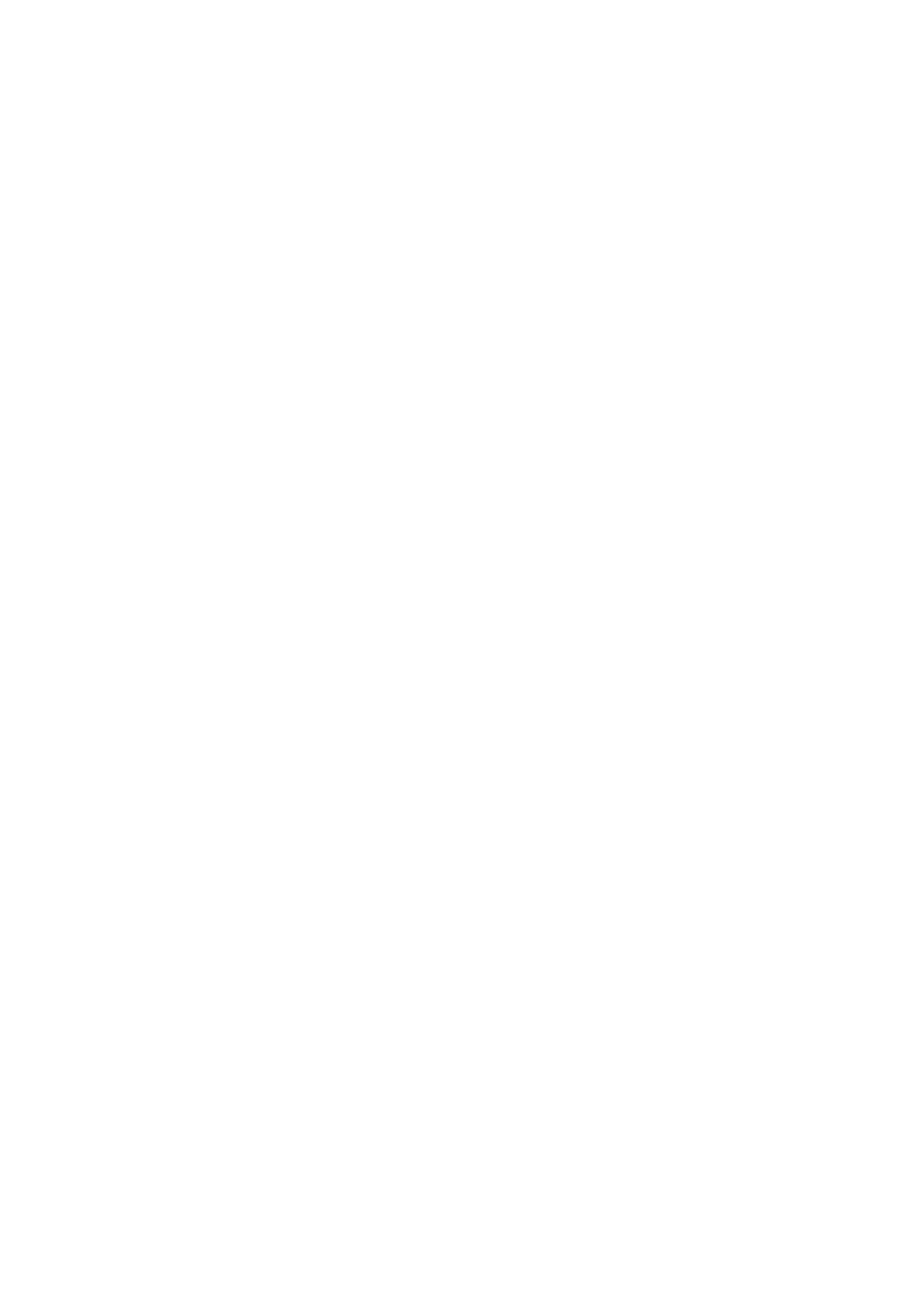# **1. INTRODUCTION**

# **1.1 LEGAL REQUIREMENT FOR THE PROCEDURE**

From 1 September 2003 Governing Bodies of all maintained schools are required to have a procedure to deal with general complaints relating to the school and to any community facilities or services that the school provides. (Refer to Appendix 5 for a summary of Section 29 of the Education Act 2002.)

The law also requires this procedure to be publicised.

# **1.2 DfES GUIDANCE**

The DfES recently produced a School Complaints Procedure Toolkit, which promotes existing good practice, key messages and a framework of principles.

The DfES recommended that schools should use this Toolkit to review their existing procedures and that local teacher associations and the LEAs be involved in this process.

However, to reduce the administrative burden on schools it has been agreed with the teacher associations that the City LEA would draft a suitable procedure that schools could then adopt if they so wished. This document contains the outcome of this process.

# **1.3 SCOPE OF THIS PROCEDURE**

This procedure does not cover those types of complaints that LEAs are already required to have procedures to deal with, for example, complaints about the curriculum, or collective worship in a school.

In addition, there are certain complaints that fall outside the remit of the Governing Body's complaint procedure, for example, staff grievances or disciplinary procedures.

It is recommended that the governing body ensures that any third party providers offering community facilities or services through the school premises, or using school facilities, have their own complaint procedure in place.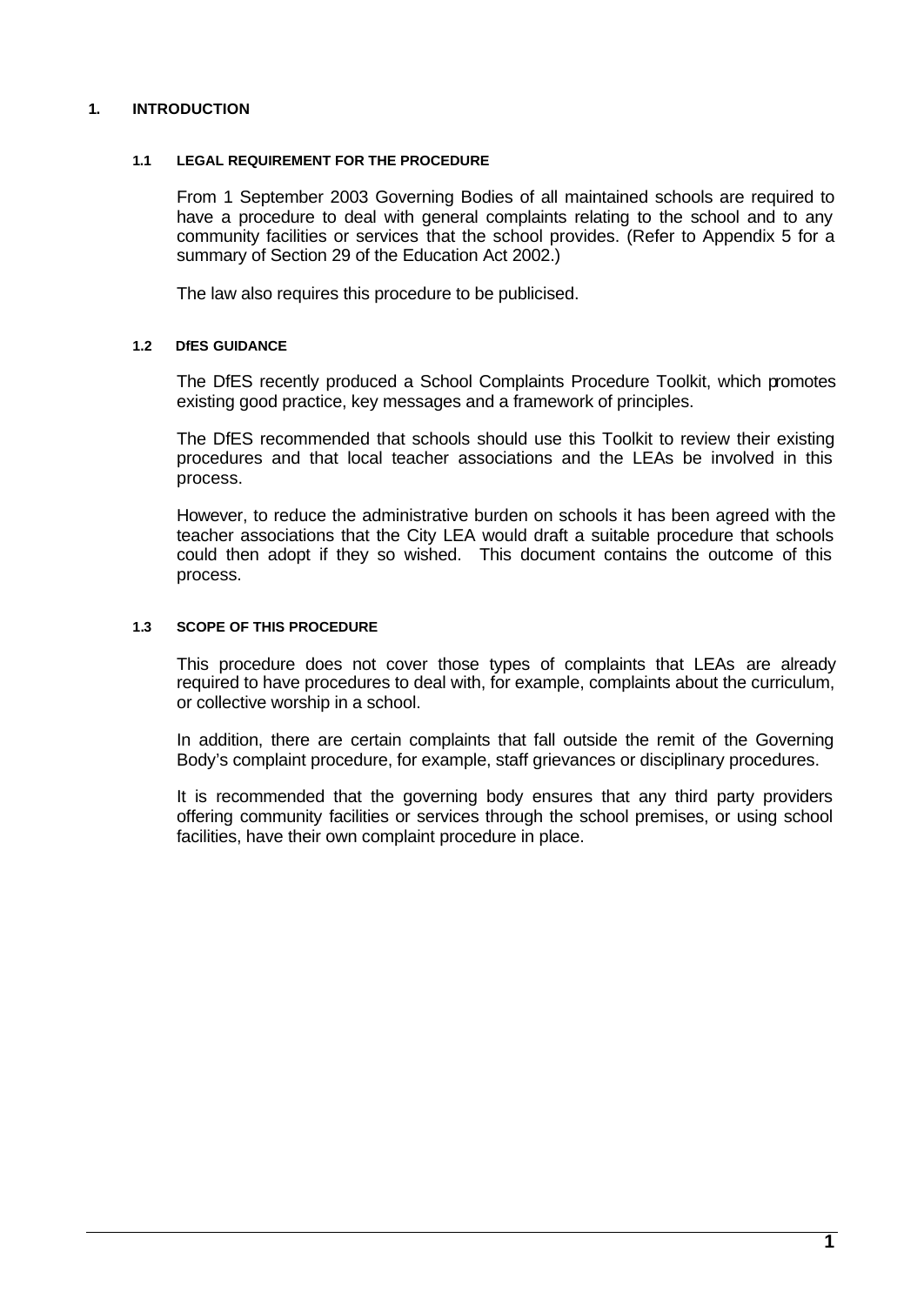# **2. PURPOSE AND STRUCTURE OF THIS PROCEDURE DOCUMENT**

# **2.1 PURPOSE**

This document is intended to help you manage the general types of complaint that you may receive about your school and any community facilities or services that your school provides.

#### **2.2 STRUCTURE**

This document is designed to be as user-friendly as possible. It includes flowcharts describing the procedures to follow, notes offering practical guidance at each stage, and some example documents.

#### **2.3 STRUCTURE OVERVIEW OF THE COMPLAINT PROCEDURE**

The procedure is divided into two parts: the first deals with the resolution of informal concerns, and the second with the handling of formal complaints.

#### **Informal Resolution of Concerns**

Concerns ought to be handled, if at all possible, without the need for formal procedures. The requirement to have a complaint procedure should not undermine efforts to resolve concerns informally. Individuals involved need to be clear, however, about the difference between a concern and a complaint.

*A matter should be considered to be a concern if it meets the following criteria:*

- a) A minor matter capable of being resolved locally, and
- b) A matter that is not directly about any of the following individuals or groups: • Class Teacher/Service Deliverer
	- Line Manager/Head of Year/Department
	- Headteacher/Principal
	- Governor
	- Chair of Governors
	- Governing Body

# **Formal Complaint Procedure**

The formal complaint procedure will need to be invoked when initial attempts to resolve the issue are unsuccessful and the person raising the concern remains dissatisfied and wishes to take the matter further. The recommended stages of the formal procedure are:

- Stage 1: Line Manager/Head of Year/Department
- Stage 2: Headteacher/Principal
- Stage 3: Chair of Governors
- Stage 4: Governing Body Complaints Panel
- Stage 5 Referral to the Diocese/LEA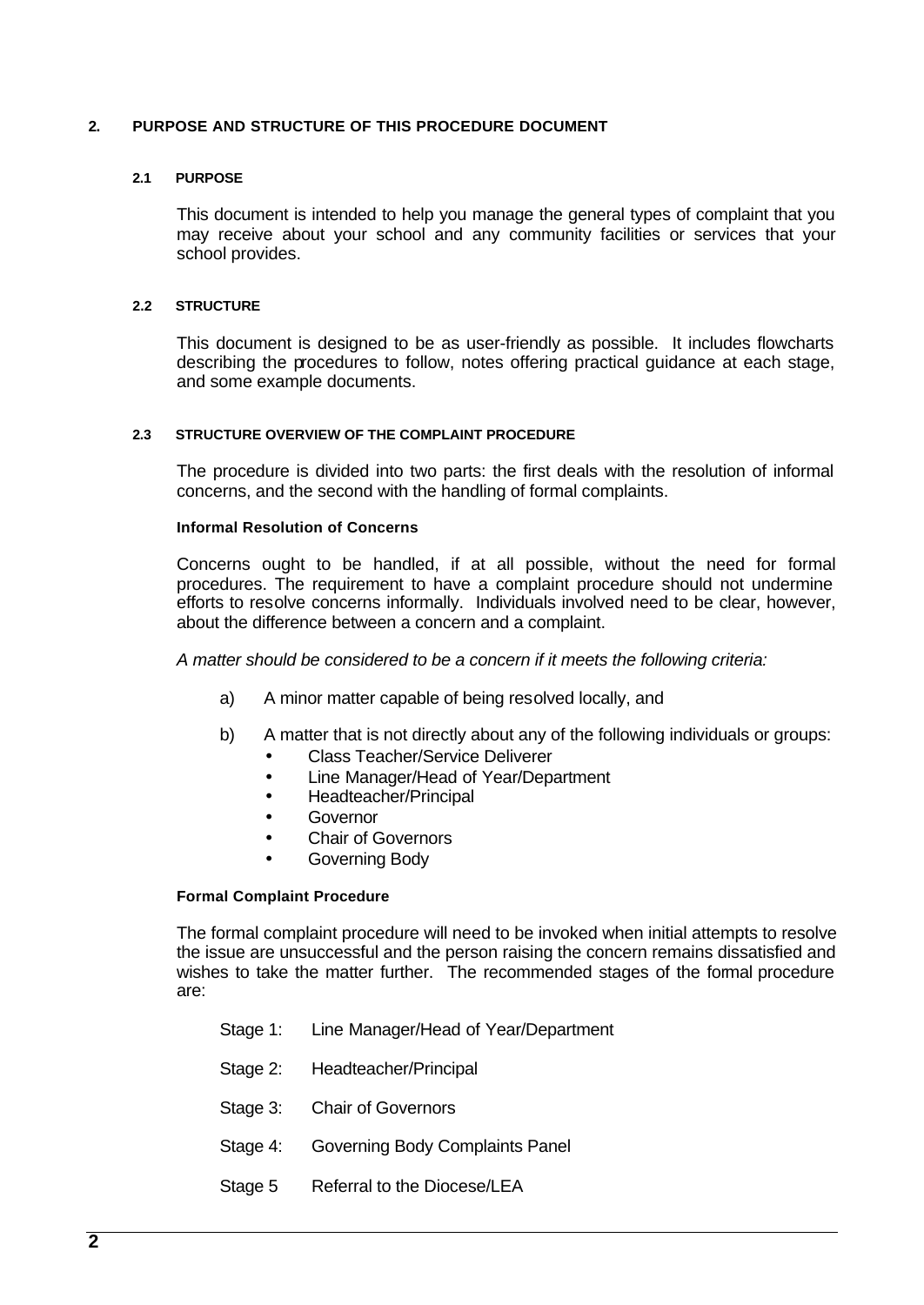# **2.4 COMPLAINTS CO-ORDINATOR**

It is recommended that schools nominate a member of staff to have responsibility for the co-ordination and administration of this procedure. A considerable amount of paperwork can accrue as complaints go through the procedure and having one constant person acting as co-ordinator can be of benefit. This person should be termed the school's 'Complaints Co-ordinator' and should not be someone who might be required to investigate a complaint, although they may be required to undertake tasks associated with gathering factual information at any stage.

# **2.5 NOMINATED COMPLAINTS GOVERNORS**

Schools will need to nominate Governors from their Governing Bodies to form a pool of governors to sit on the Complaints Panel. The Panel should comprise either 3 or 5 governors.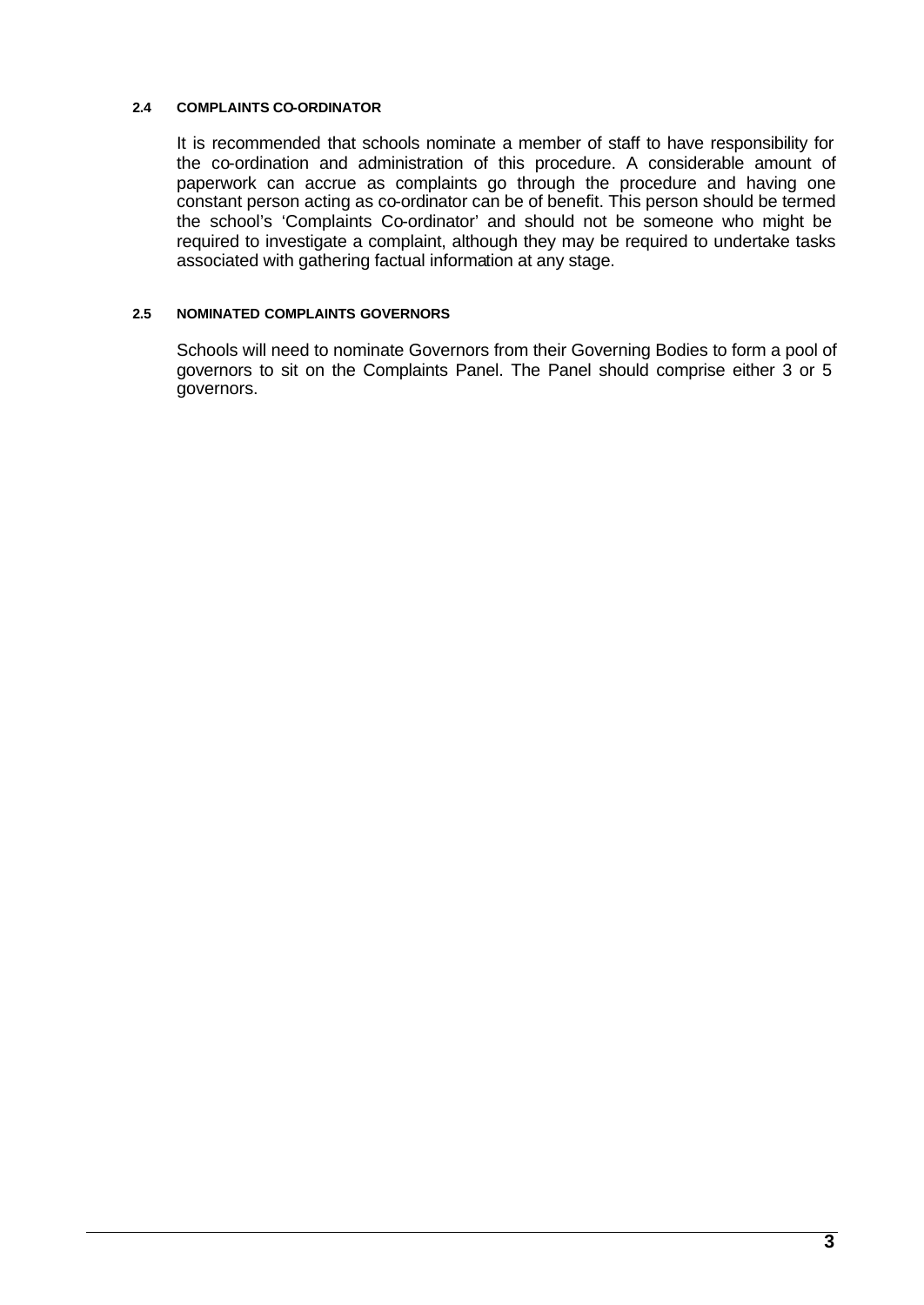# **3. PROCEDURE FOR DEALING WITH GENERAL SCHOOL COMPLAINTS**

Every effort should be made to resolve concerns as quickly as possible without recourse to formal complaint procedures.

# **3.1 INFORMAL RESOLUTION OF CONCERNS**

#### 3.1.1 Early resolution

It is important to note that the requirement to have a complaint procedure need not in any way undermine efforts to resolve concerns informally.

It is in everyone's interest that concerns are resolved at the earliest possible stage. Taking informal concerns seriously at this stage will reduce the numbers that develop into formal complaints.

In this respect it would be helpful if staff were able to resolve issues on the spot, including apologising where necessary.

#### 3.1.2 Receiving concerns

In most cases the class teacher or individual delivering the service in the case of extended school provision, will receive the first approach and is the appropriate person to receive and resolve initial concerns.

If anyone else, including a Governor, is approached with a concern they should establish whether the matter has been raised with anyone else and if not, put the person in immediate contact with the appropriate Class Teacher/Service deliverer. If this is not possible take details of the concern and inform the person that these will be forwarded to the appropriate Class Teacher/Service Deliverer as soon as possible.

# *Governors should not become involved at this stage in case they are required to form a panel at a later stage.*

Where a person expresses a reluctance to discuss concerns with a particular class teacher/individual, these views should be respected. In such cases the concern should be referred to the next person in the formal complaint procedure hierarchy with whom the person feels comfortable discussing the concern.

If the concern relates to the Headteacher/Principal it should be referred to the Chair of Governors at Stage 3 of the formal complaint procedure.

Similarly, if the class teacher/individual receiving the concern feels unable to deal with it, the matter should be referred to the next level in the formal complaint procedure hierarchy.

# 3.1.3 Resolving concerns

Once the appropriate class teacher/individual is in possession of the concern they should attempt to resolve it. At this informal stage of the complaint procedure the emphasis is on the quick resolution of minor concerns.

If it becomes clear that the concern cannot be resolved quickly and that more detailed investigation is necessary then the matter should be referred to the next level in the formal complaint procedure hierarchy and the person informed that this action has been taken. They should be informed of the name of the person to whom the matter has been referred.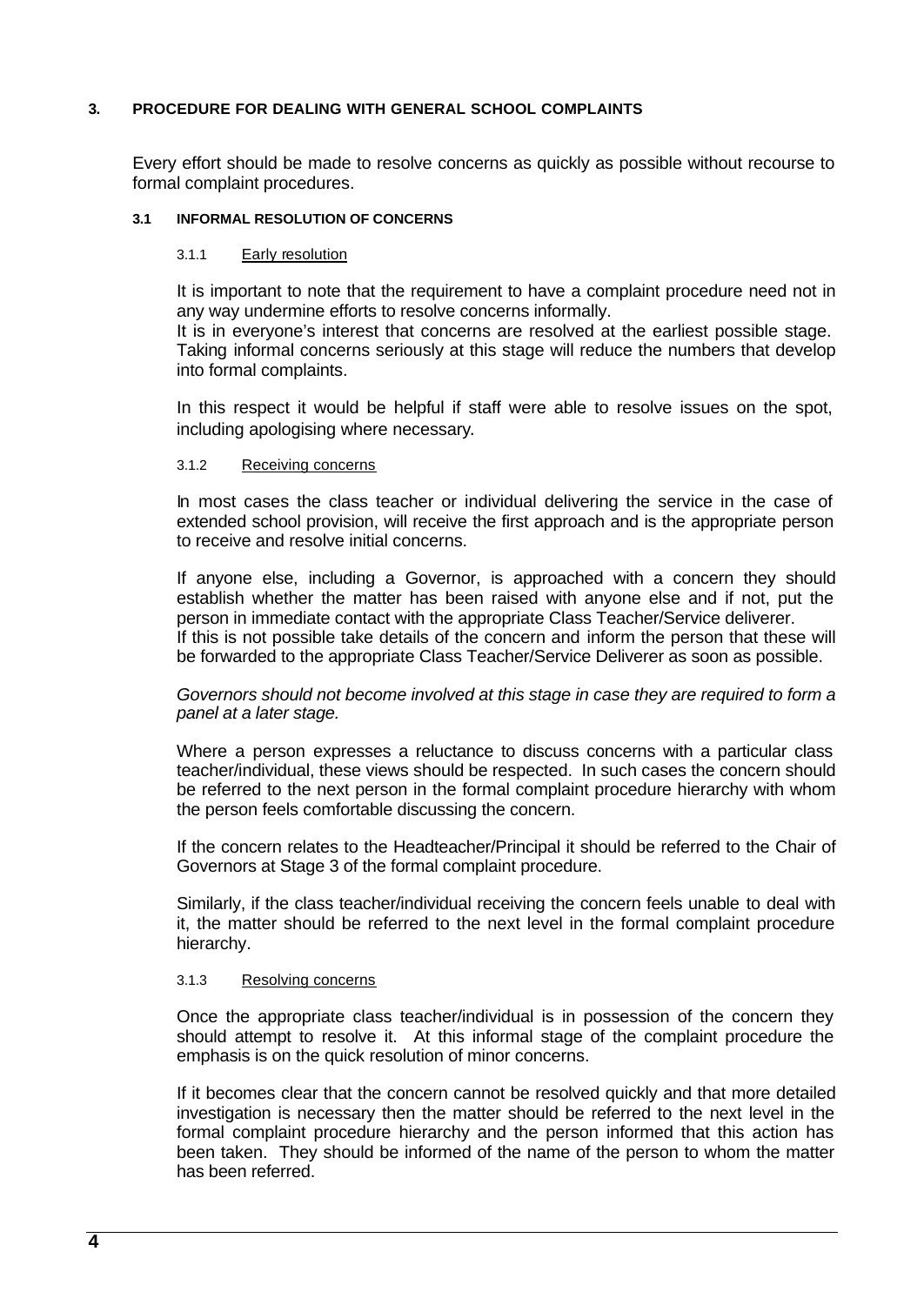# **3.2 FORMAL COMPLAINTS PROCEDURE**

# 3.2.1 **Stage 1: Line Manager/Head of Year/ Head of Department**

As this is the first stage of the formal procedure, the aim should be to consider the complaint objectively and impartially and attempt to find a satisfactory resolution.

# 3.2.2 **Stage 2: Headteacher/Principal**

The Headteacher/Principal's influence will already have shaped the way complaints are handled in the school. At this point, the complainant may be dissatisfied with the way the complaint was handled at stage one as well as pursuing the initial complaint. The head may delegate the task of collating information to another staff member but not the decision on the action to be taken.

# 3.2.3 **Stage 3: Chair of Governors**

The complainant should write to the Chair of Governors giving details of the complaint, or the matter may be referred to the Chair by the school's Complaints Co-ordinator following consideration at the previous level.

# 3.2.4 **Stage 4: Governing Body Complaints Panel**

The complainant should write to the Clerk to the Governing Body giving details of the complaint. The Clerk will convene a Governing Body Complaints Panel. The Governors' hearing is the last school-based stage of the complaints process, and *is not convened merely to "rubber-stamp" previous decisions*.

Individual complaints should not be heard by the whole Governing Body at any stage, as this could compromise the impartiality of any panel set up for a disciplinary hearing against a member of staff following a serious complaint.

# 3.2.5 **Stage 5: Referral to Diocese/LEA**

If the complaint remains unresolved at this stage, the complainant may raise the matter with the Diocese Body [for voluntary-aided schools where the Diocese Body has agreed to participate] or the Local Education Authority.

The role of these bodies is to provide a mediation service to help the parties to reach an amicable mutual solution, rather than to impose one.

If either of the parties does not agree to this mediation, the complainant should be advised that the matter may be referred to the Secretary of State for Education and Skills if he/she feels that the Governing Body has "acted unreasonably".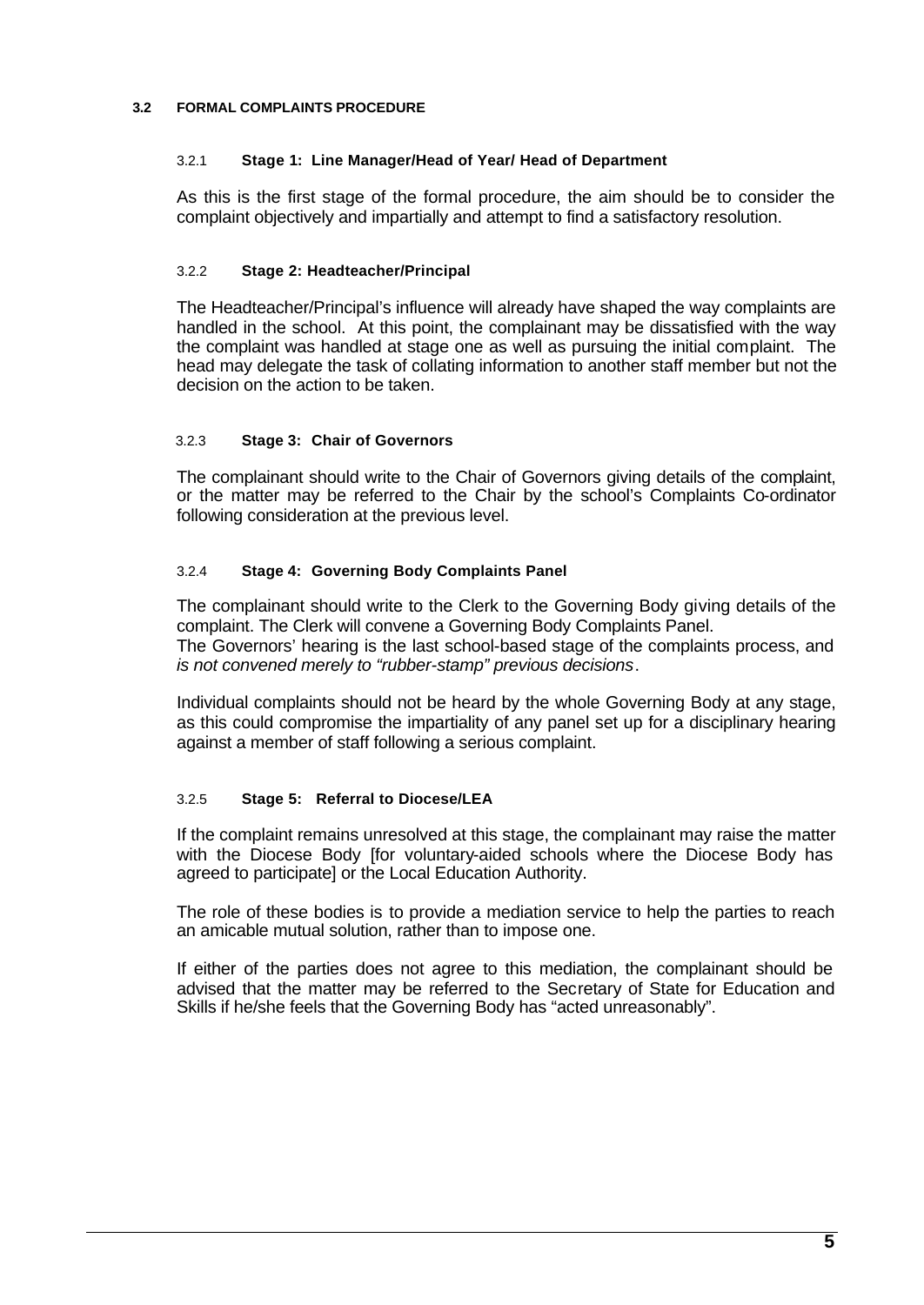# **4. PRACTICAL GUIDANCE NOTES**

#### **4.1 CONSIDERING INITIAL CONCERNS**

- 4.1.1 It is desirable that the matter is resolved at this point and discussions should be aimed at achieving this if at all possible.
- 4.1.2 It may be necessary to look into the concern, but a large and/or formal investigation is not envisaged. Take time to investigate if necessary.
- 4.1.3 Confirm areas of agreement between you and the third party.
- 4.1.4 To create a positive atmosphere, clarify any misunderstanding that may have occurred.
- 4.1.5 Encourage the person(s) to state what they feel might resolve the matter at this stage.
- 4.1.6 Consider ways in which the concern could be resolved.

Responses at this stage will usually be verbal, but on occasions it may be desirable or advisable to do so in writing. Seek guidance from your line manager if in doubt.

# **4.2 RECEIVING THE CONCERN/COMPLAINT**

- 4.2.1 It is of prime importance at every stage of the procedure that the concern/complaint is received in a sympathetic but neutral manner. Avoid making any comment that could be taken as agreeing or disagreeing with the complainant.
- 4.2.2 Establish the facts as fully as possible by listening carefully, asking questions to clarify understanding, and keeping accurate notes.
- 4.2.3 Confirm with the complainant that your understanding is correct.
- 4.2.4 Taking matters seriously at every stage will reduce the number of complaints that proceed to the next stage of the procedure.

# **4.3 INVESTIGATING THE COMPLAINT**

An effective complaint procedure will:

- Identify areas of mutual agreement
- Clarify any misunderstandings that may have occurred, as this can create a positive atmosphere in which to discuss any other issues
- Establish who has been involved so far, and what has happened
- Clarify the nature of the complaint and what remains unresolved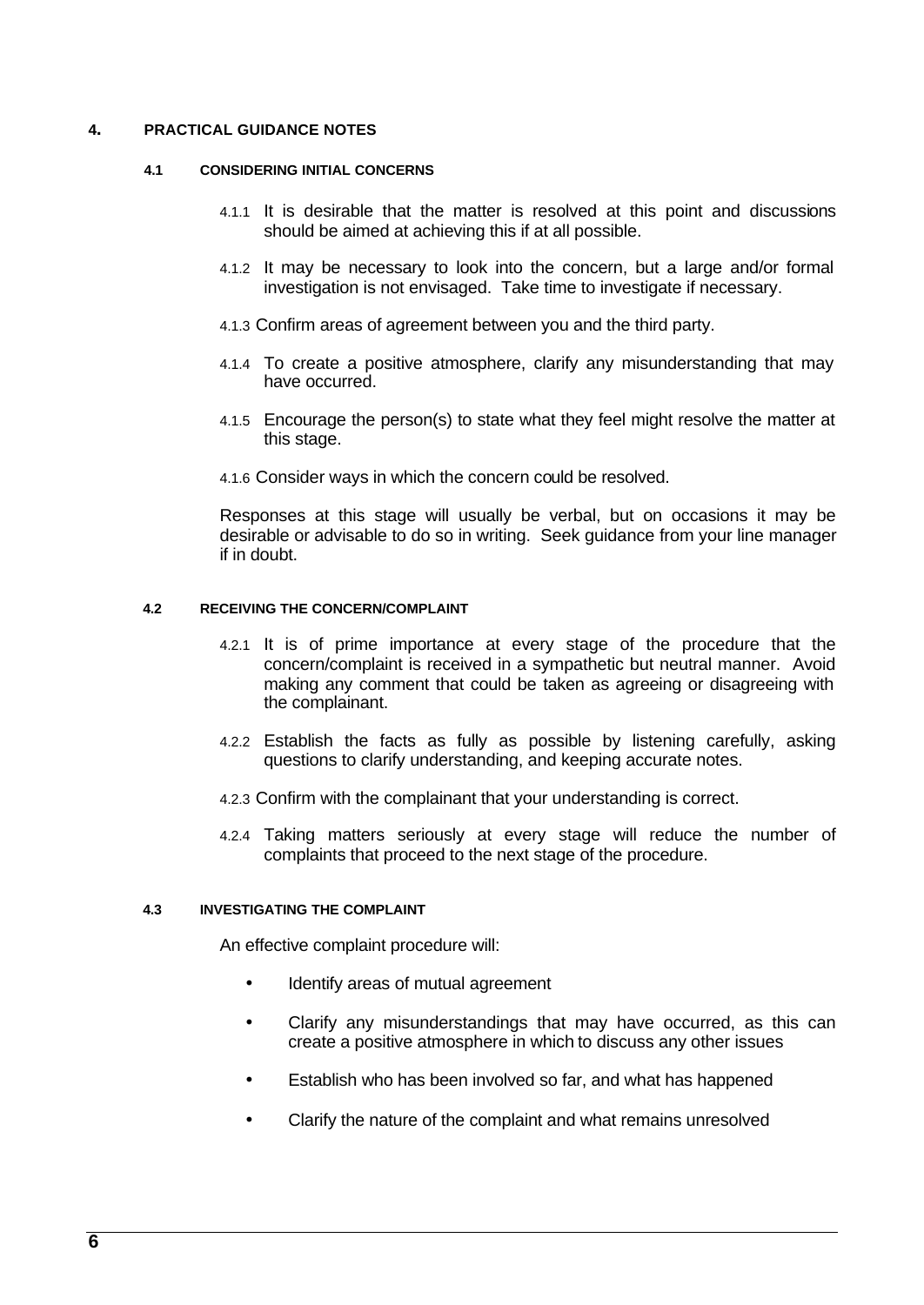Although every complaint will be different, the investigation process should involve the following:

- 4.3.1 Contact the complainant, meeting with them if necessary, to clarify information already obtained or to obtain further information. This includes clarifying what the complainant feels would resolve the matter.
- 4.3.2 If appropriate, desirable, or necessary, interview those involved in the matter and those complained of, (if applicable).

Allow those interviewed to be accompanied if they wish. Where a complaint is about a member of staff, the nature and detail of the complaint should be discussed with that person at the earliest opportunity and, where possible, they should be interviewed in advance of other people. *(Remember that this may be the initial stage of a disciplinary procedure)* All interviews should be conducted with an open mind and the interviewer should be prepared to persist with questioning.

Notes should be kept of all interviews and of any telephone calls. Ideally these should be contemporaneous, but if this is not possible, they should be made as soon as possible after the interview/call while details are still fresh in your memory.

#### **4.4 RESPONDING TO THE COMPLAINANT**

Possible resolutions to a justified complaint may be one or more of the following:

It may be sufficient to acknowledge that the complaint is valid in whole or in part

- An apology
- An explanation
- An admission that the matter/situation could have been handled differently or better *(Note that this is not the same as an admission of negligence and care should be*

*taken to ensure that no such admission is made)*

- An assurance that the event complained of will not recur
- An explanation of the steps that have been taken to ensure that it will not happen again.

It may be that no basis is found for the complaint. In these circumstances, a response should be made to this effect and it would be helpful to state the process followed to arrive at this conclusion. In this way the complainant will be able to see that the complaint has received reasonable and appropriate consideration and this in itself may resolve the complaint and stop it developing further.

Responses to complaints should always be in writing in order to provide a full record that may be used if the complaint is taken to the next level.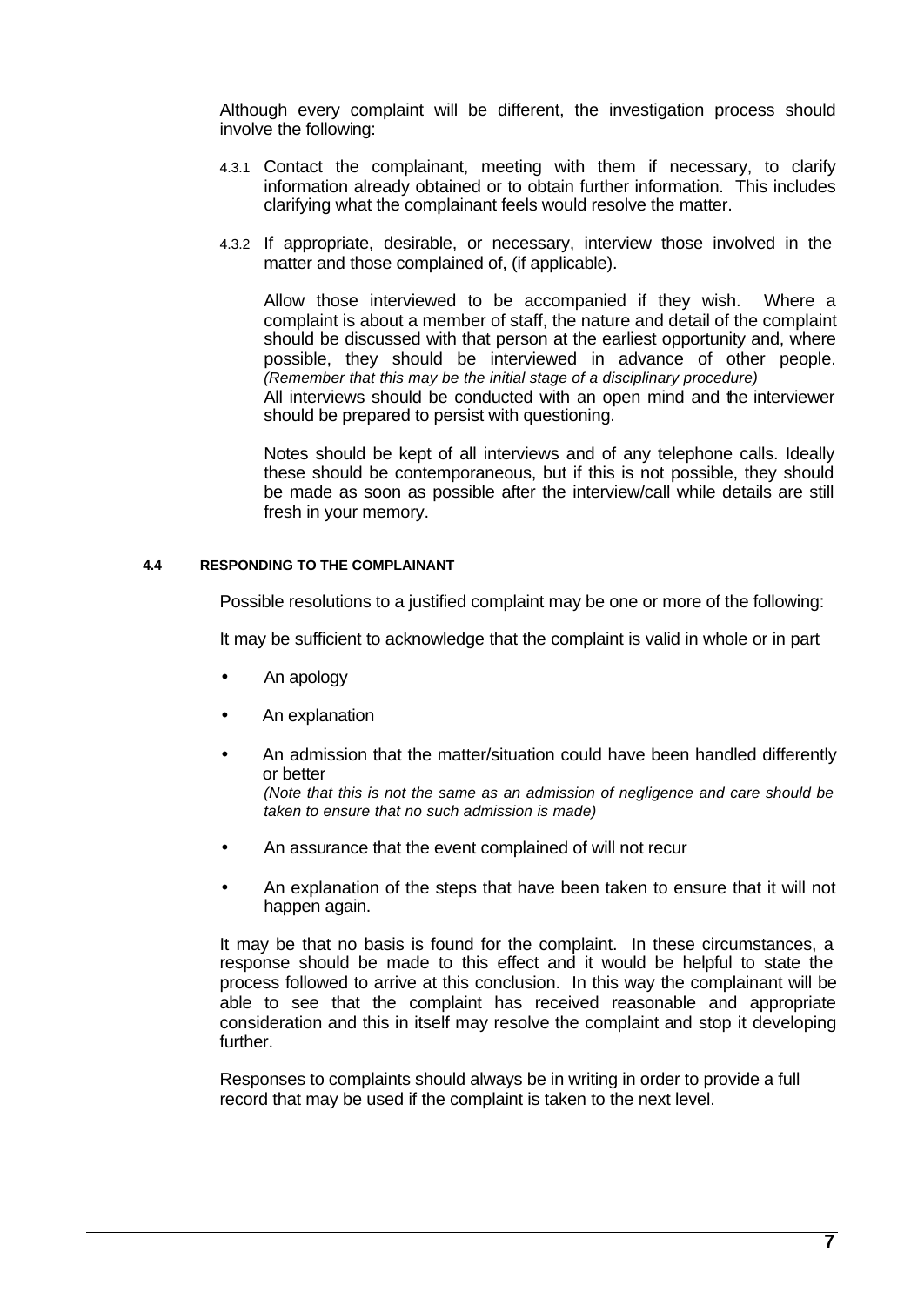# **Flowchart 5.1: Is the matter a Concern or a Complaint?**

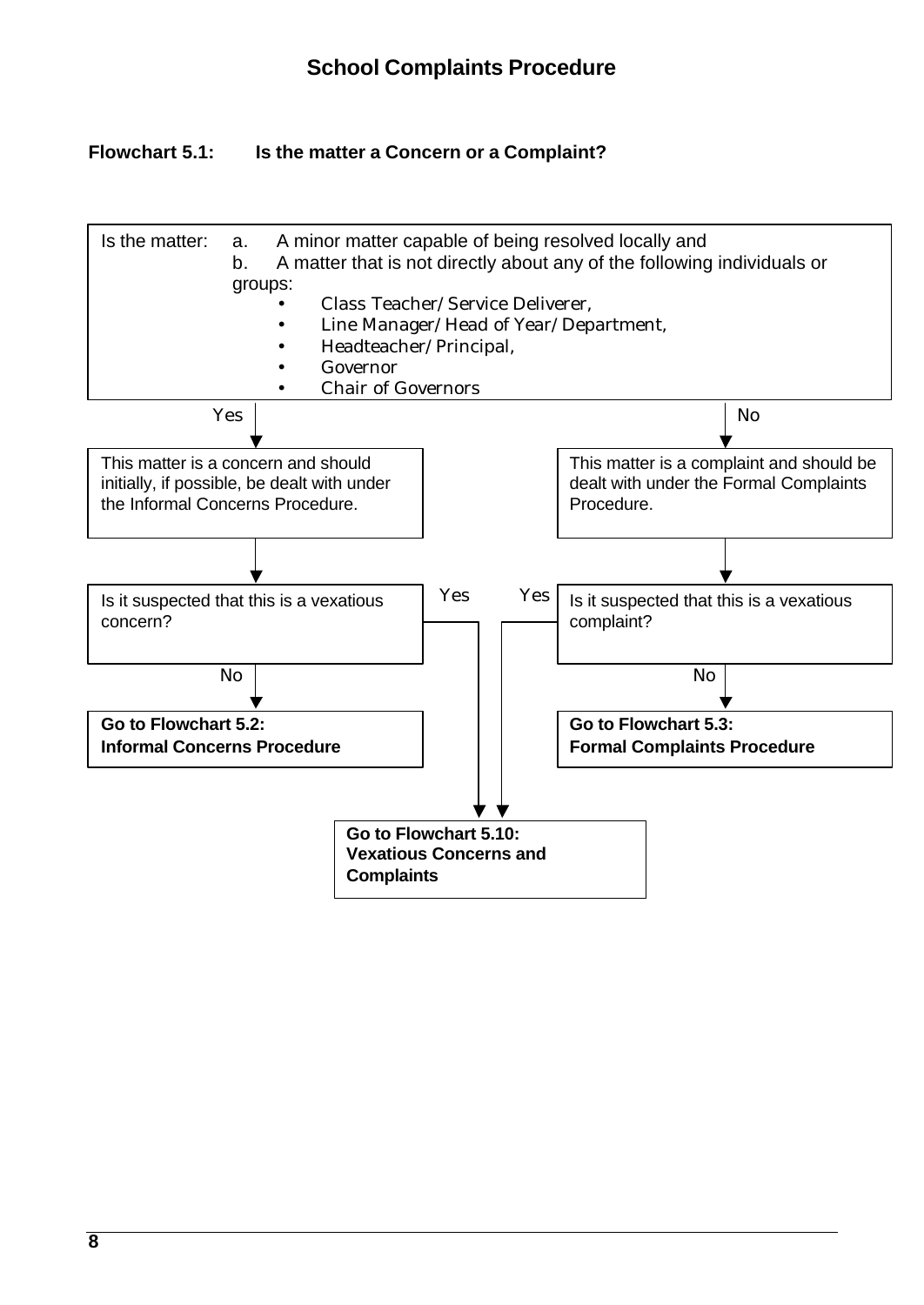# **School Complaints Procedure**

# **Flowchart 5.2: Informal Concerns Procedure**

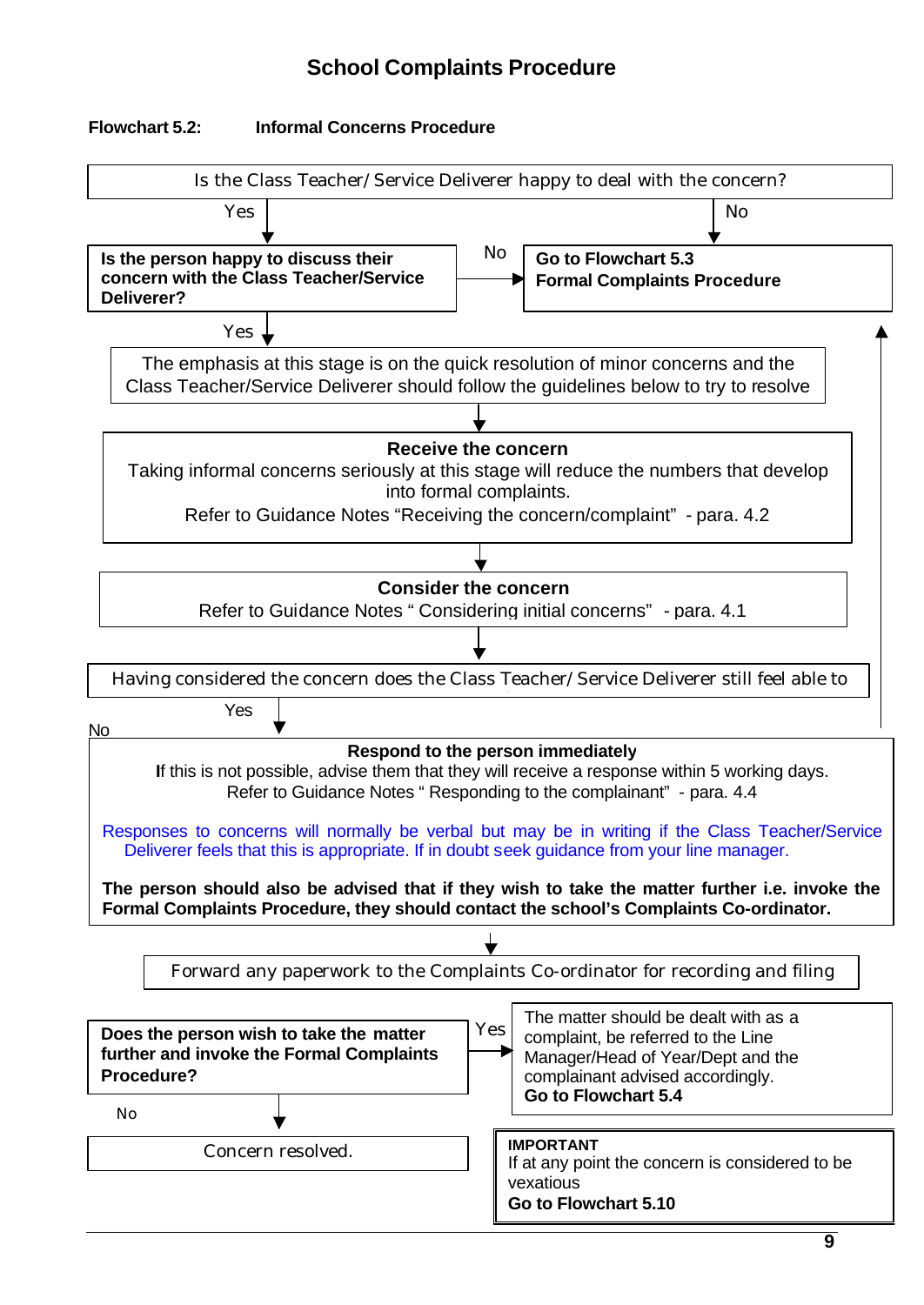# **Flowchart 5.3: Formal Complaints Procedure - Where Complaints enter the Procedure**

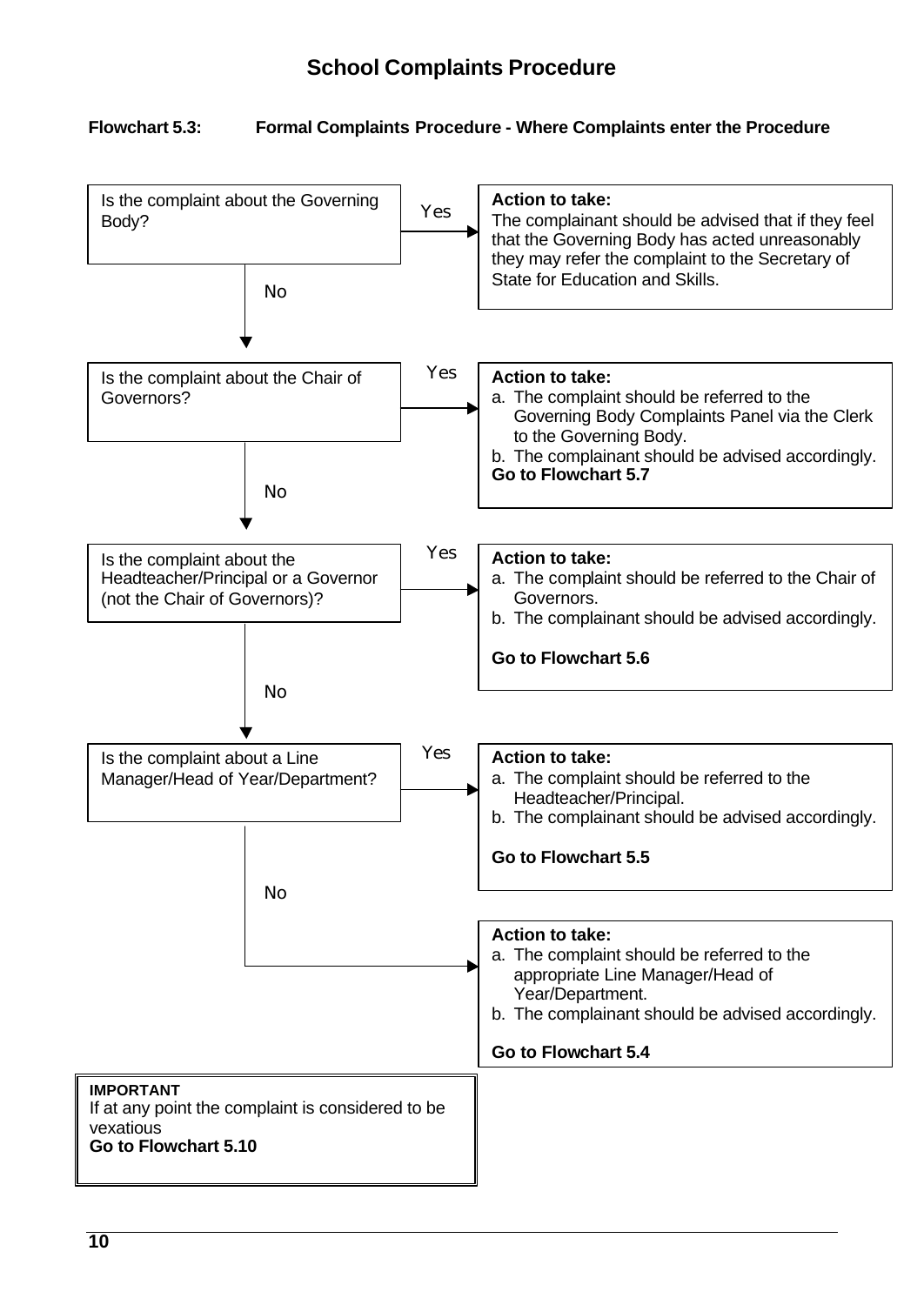# **Flowchart 5.4: Formal Complaints Procedure. Stage 1 – Line Manager/Head of Year/Department**

**The Line Manager/Head of Year/Department should obtain all previous paperwork from the school's Complaints Co-ordinator and review it. It should also be recognised that the complainant may now also be dissatisfied with the way the concern or complaint has been dealt with to date.** 

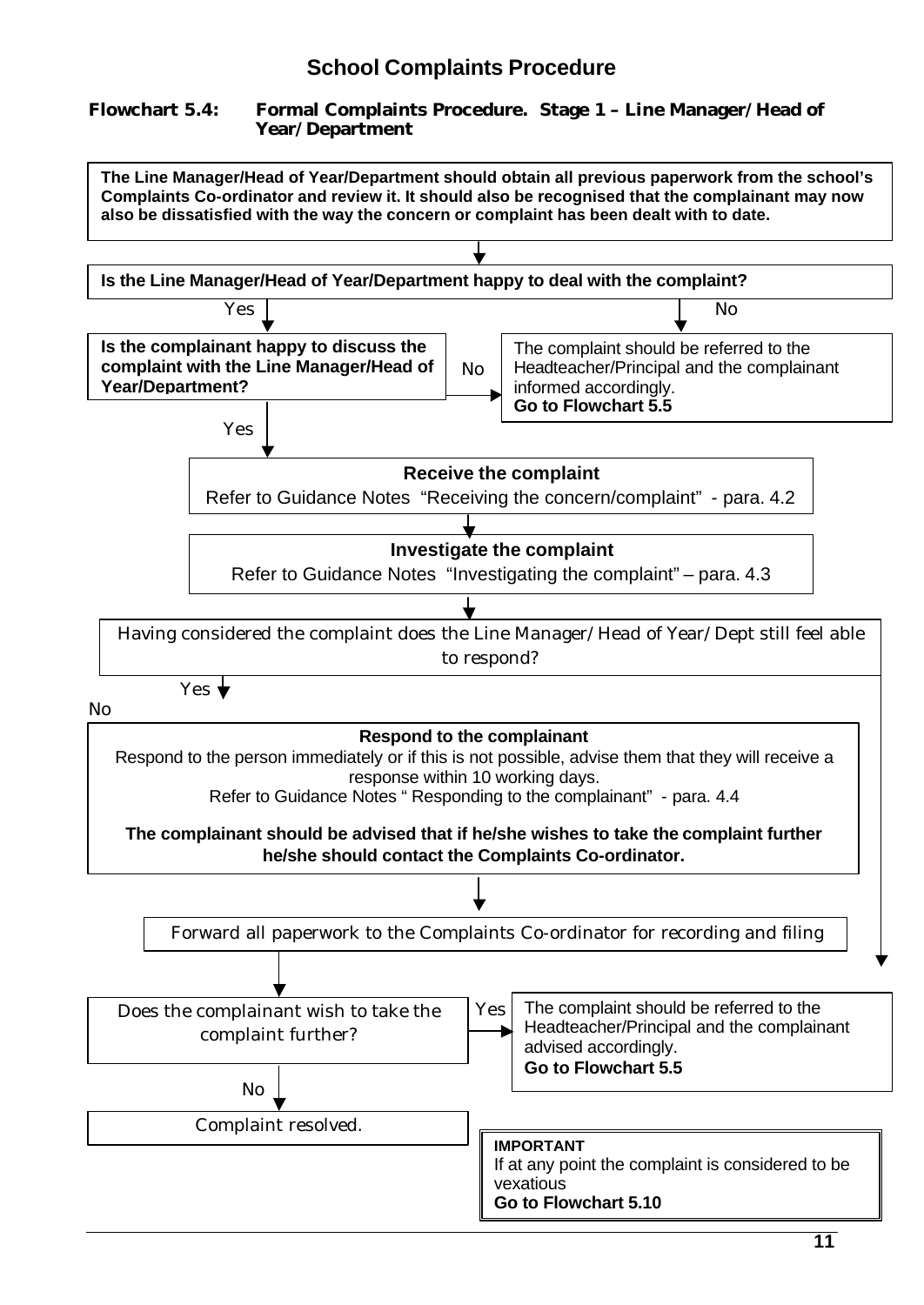# **School Complaints Procedure**

# **Flowchart 5.5: Formal Complaints Procedure. Stage 2 – Headteacher/Principal**

**The Headteacher/Principal should obtain all previous paperwork from the Complaints Coordinator and review it. It should be recognised that the complainant may now also be dissatisfied with the way the complaint has been dealt with to date.** 

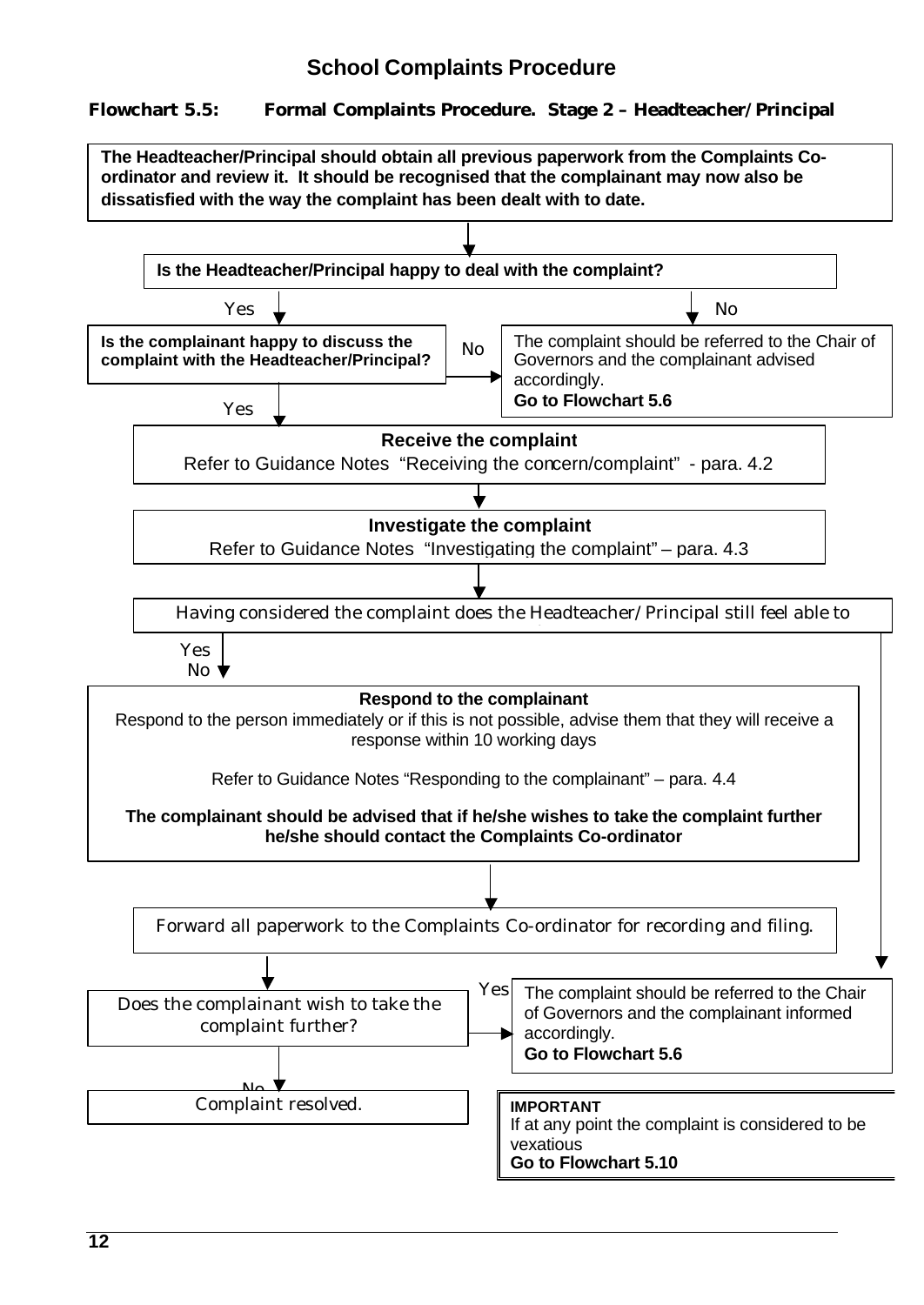# **Flowchart 5.6: Formal Complaints Procedure. Stage 3 – Chair of Governors**

 $Yes \tightharpoonup$  No No Yes Yes No Yes No **Is the Chair of Governors happy to deal with the complaint? Receive the complaint** Refer to Guidance Notes "Receiving the concern/complaint" - para. 4.2 **Investigate the complaint** Refer to Guidance Notes "Investigating the complaint" - para. 4.3 Having considered the complaint does the Chair of Governors feel able to respond? **Respond to the complainant**  Respond to the person immediately, or if this is not possible, advise them that they will receive a response within 10 working days Refer to Guidance Notes "Responding to the complainant" - para. 4.4 **The complainant should be informed that if he/she wishes to take the complaint further he/she should contact the Complaints Co-ordinator. The Chair of Governors should obtain all previous paperwork from the school's Complaints Coordinator and review it. It should be recognised that the complainant may also be dissatisfied with the way the complaint has been dealt with. Is the complainant happy to discuss the complaint with the Chair of Governors?** The complaint should be referred to the Governing Body Complaints Panel via the Clerk to the Governing Body and the complainant advised accordingly. **Go to Flowchart 5.7** Forward any paperwork to the Complaints Co-ordinator for recording and filing Does the complainant wish to take the complaint further? Complaint resolved. The complaint should be referred to the Governing Body Complaints Panel via the Clerk to the Governing Body and the complainant advised accordingly. **Go to Flowchart 5.7 IMPORTANT** If at any point the complaint is considered to be vexatious **Go to Flowchart 5.10**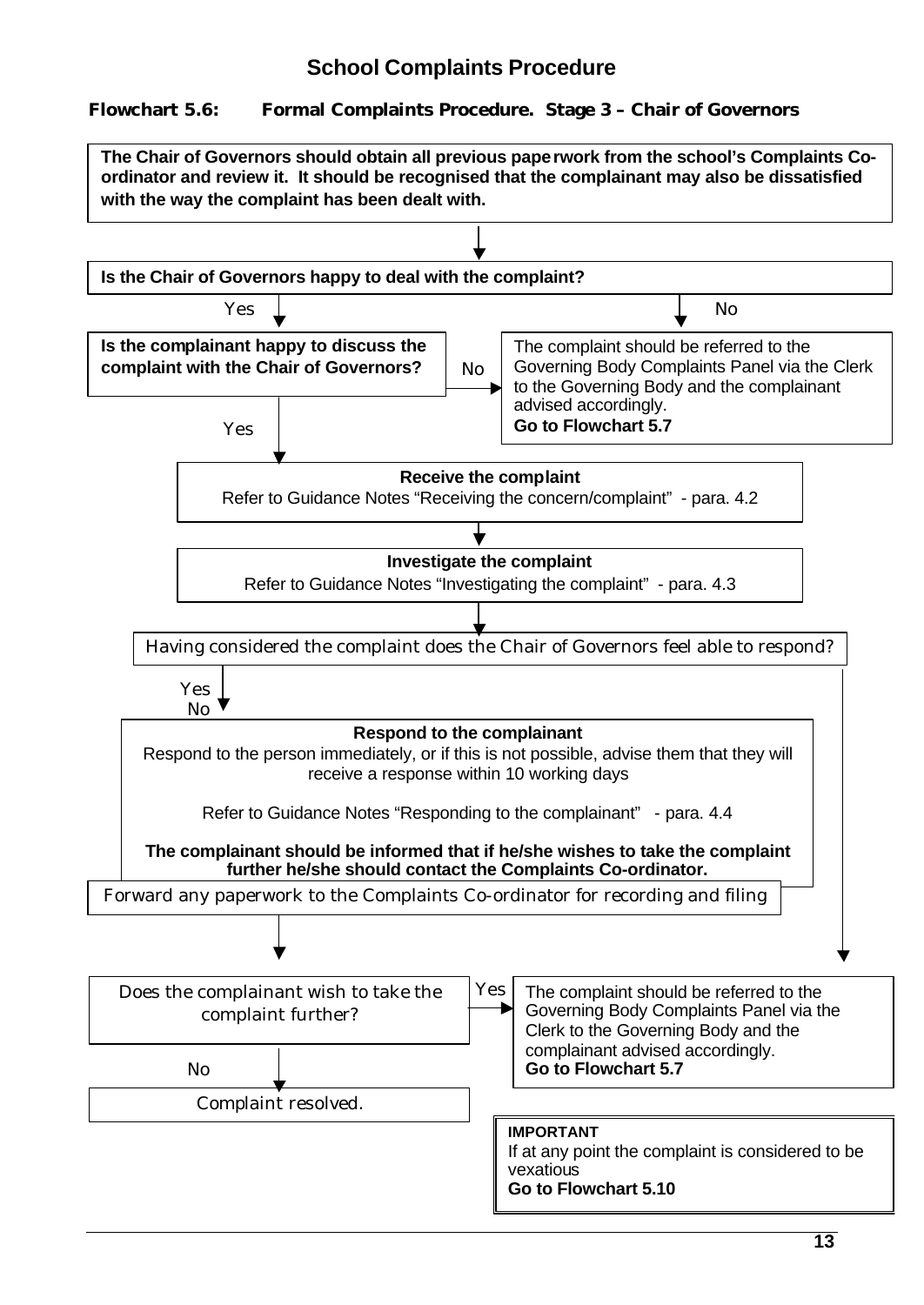# **Flowchart 5.7: Formal Complaints Procedure. Stage 4 – Governing Body Complaints Panel**

**The Clerk to the Governors should obtain all previous paperwork from the Complaints Co-ordinator and review it to ensure that it is appropriate for the complaint to be dealt with at this level of the procedure. It should be recognised that the complainant may also be dissatisfied with the way the complaint has been dealt with.** 

**Is the Clerk to the Governors satisfied that this is the correct level of the procedure for the complaint to be dealt with?**



Having heard the evidence the Panel may:

- Dismiss the complaint in whole or in part;
- Uphold the complaint in whole or in part;
- Decide on the appropriate action to be taken to resolve the complaint;
- Recommend changes to the school's systems or procedures to ensure that problems of a similar nature do not recur.

The Clerk to the Governors, in conjunction with the Chair of the Panel, should notify in writing, all parties of the Panel's decision, within 5 working days of the Panel meeting. The Chair of the Panel should sign this letter.

**This letter should also advise the complainant that if they wish to take the complaint further they may request that it be referred to the relevant Diocese, if the school is voluntary aided, or the LEA. Any such request should be made to the Complaints Co-ordinator.**

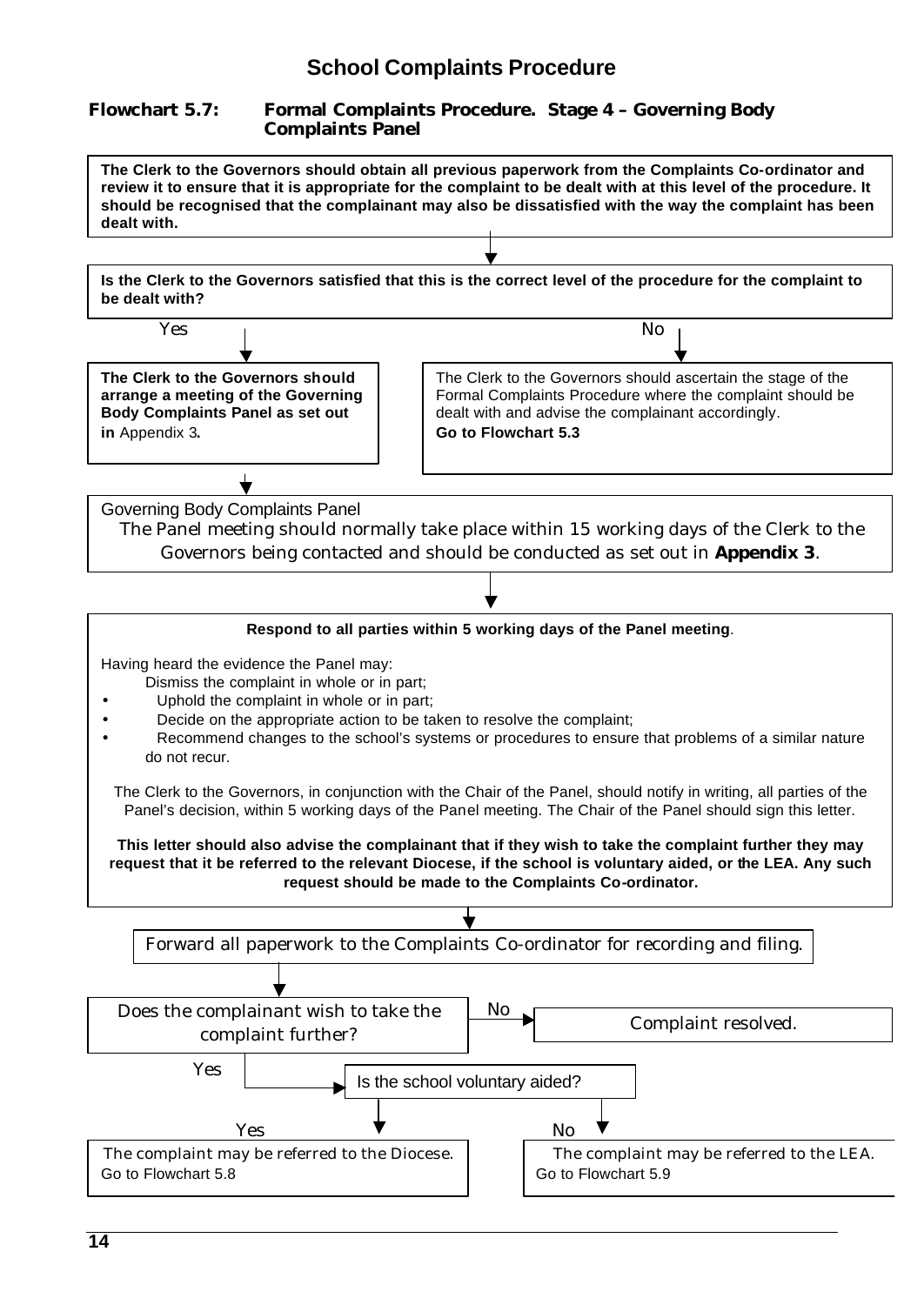# **Flowchart 5.8: Formal Complaints Procedure. Stage 5a - Referral to the Diocese**

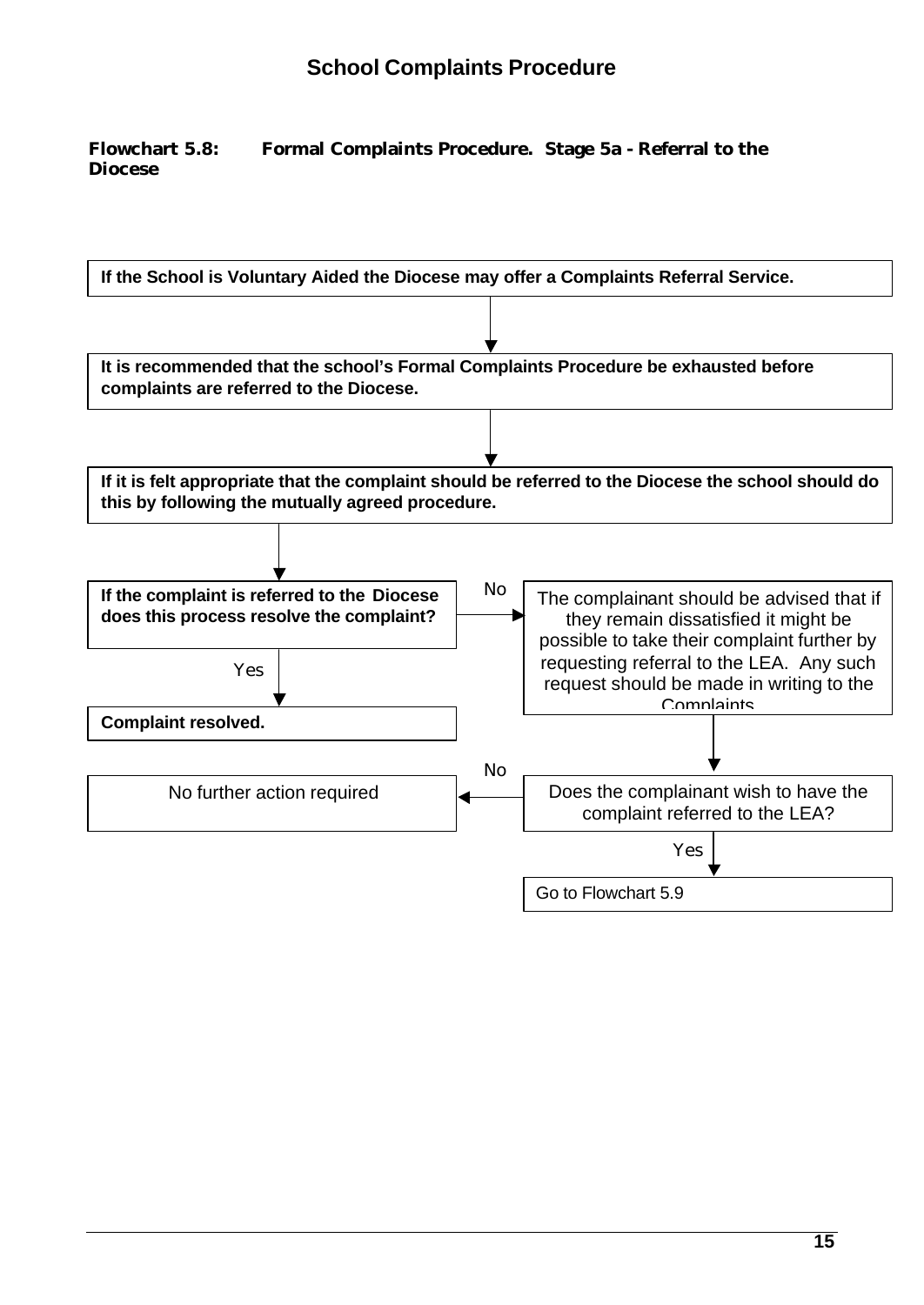# **Flowchart 5.9: Formal Complaints Procedure. Stage 5b - Referral to the LEA**

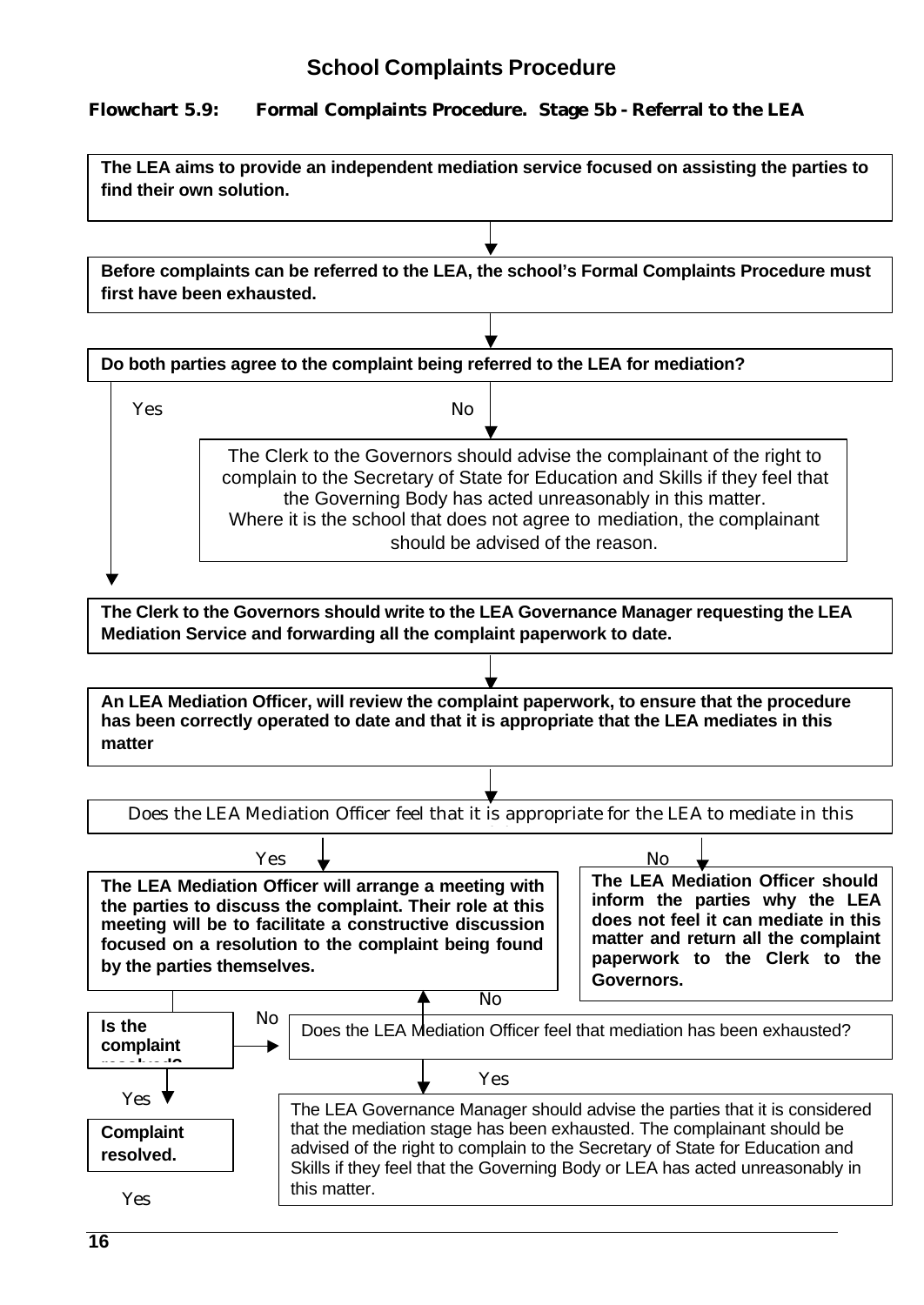# **Flowchart 5.10: Vexatious Concerns and Complaints**

A 'Vexatious Complainant' is someone who does not have sufficient grounds for action and seeks only to annoy.

Vexatious concerns/complaints generally fall into two categories:

- Concerns/complaints that have not previously been raised but are clearly vexatious
- Concerns/complaints that have previously been investigated and found not to be justified but where the Complainant continues to raise concerns/complaints about the same matter.

**If it is suspected that a concern/complaint may be vexatious it should be referred to the Chair of Governors.**

**The Chair of Governors should undertake the following procedure to ascertain if the concern/complaint is vexatious:**

**a. Obtain all the paperwork relating to the concern/complaint from the Complaints Co-ordinator.**

- **b. Review the concern/complaint, carrying out an investigation if in doubt.**
- **c. Decide if the concern/complaint is vexatious.**

Even if the complainant has a history of making vexatious complaints and it is not intended that an investigation be carried out or a response sent, it is still important to read the concern/complaint as it may still be raising valid and important issues that may need addressing.



**The Chair of Governors should write to the complainant informing them that the school will not enter into any further correspondence regarding:**

- Concerns/complaints which clearly do not have any substance, or
- Persistent concerns/complaints about matters that have previously been investigated but found not to be justified

In this letter the complainant should be advised that if they feel that the Governing Body has acted unreasonably they have the right to complain to the Secretary of State for Education and Skills.

**See Appendix 4 for an example letter that may be sent to a vexatious complainant.**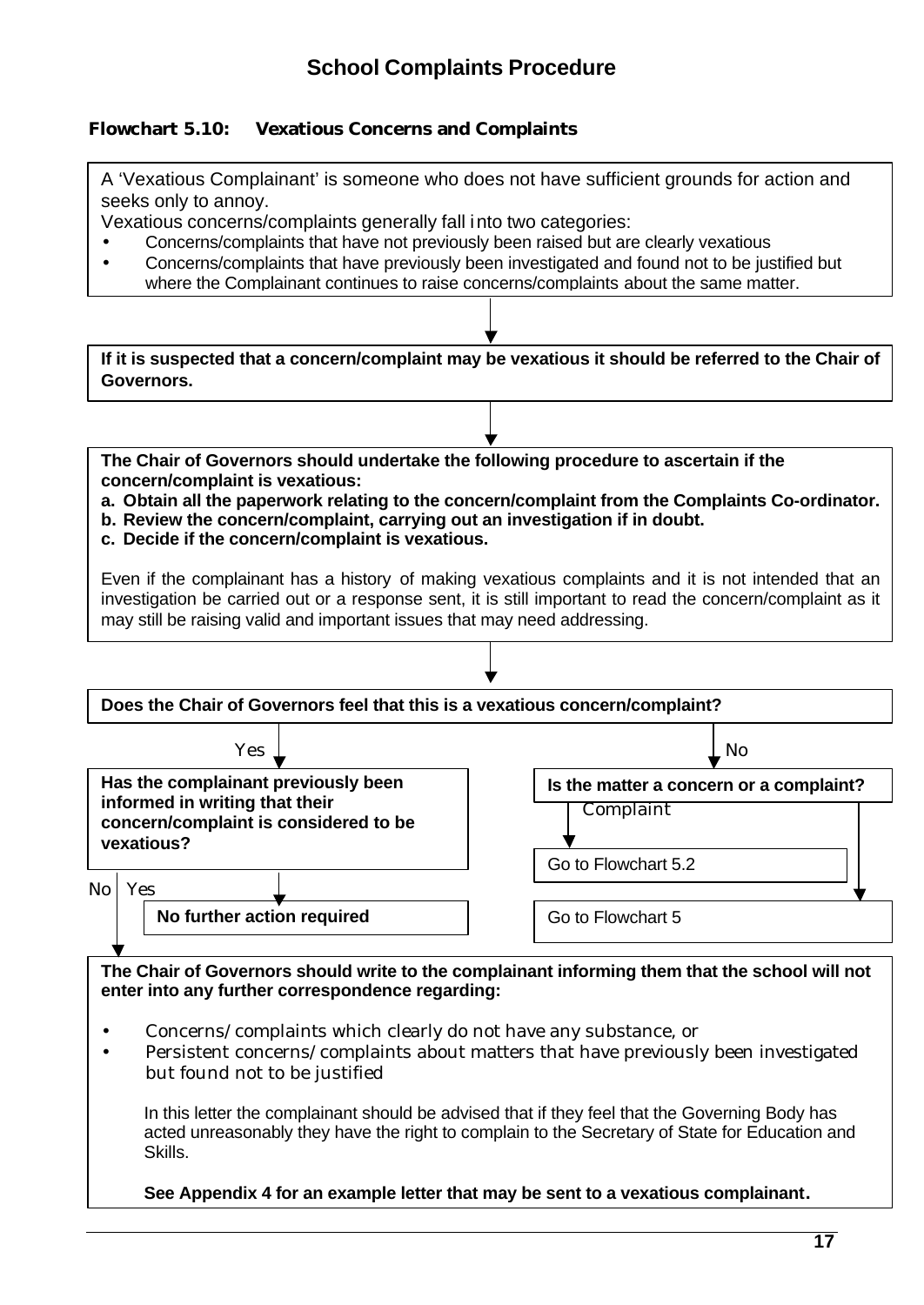# **Complaint Form Appendix 1**

**Please complete and return to the Complaints Co-ordinator at the school who will acknowledge receipt and explain what action will be taken.**

# **Your name:**

**Pupil's name: (If applicable)**

**Your relationship to the pupil: (If applicable)**

**Address:**

**Postcode: Daytime telephone number: Evening telephone number:**

**Please give details of your complaint.**

**What action, if any, have you already taken to try to resolve your complaint? To whom did you speak and what was the response?**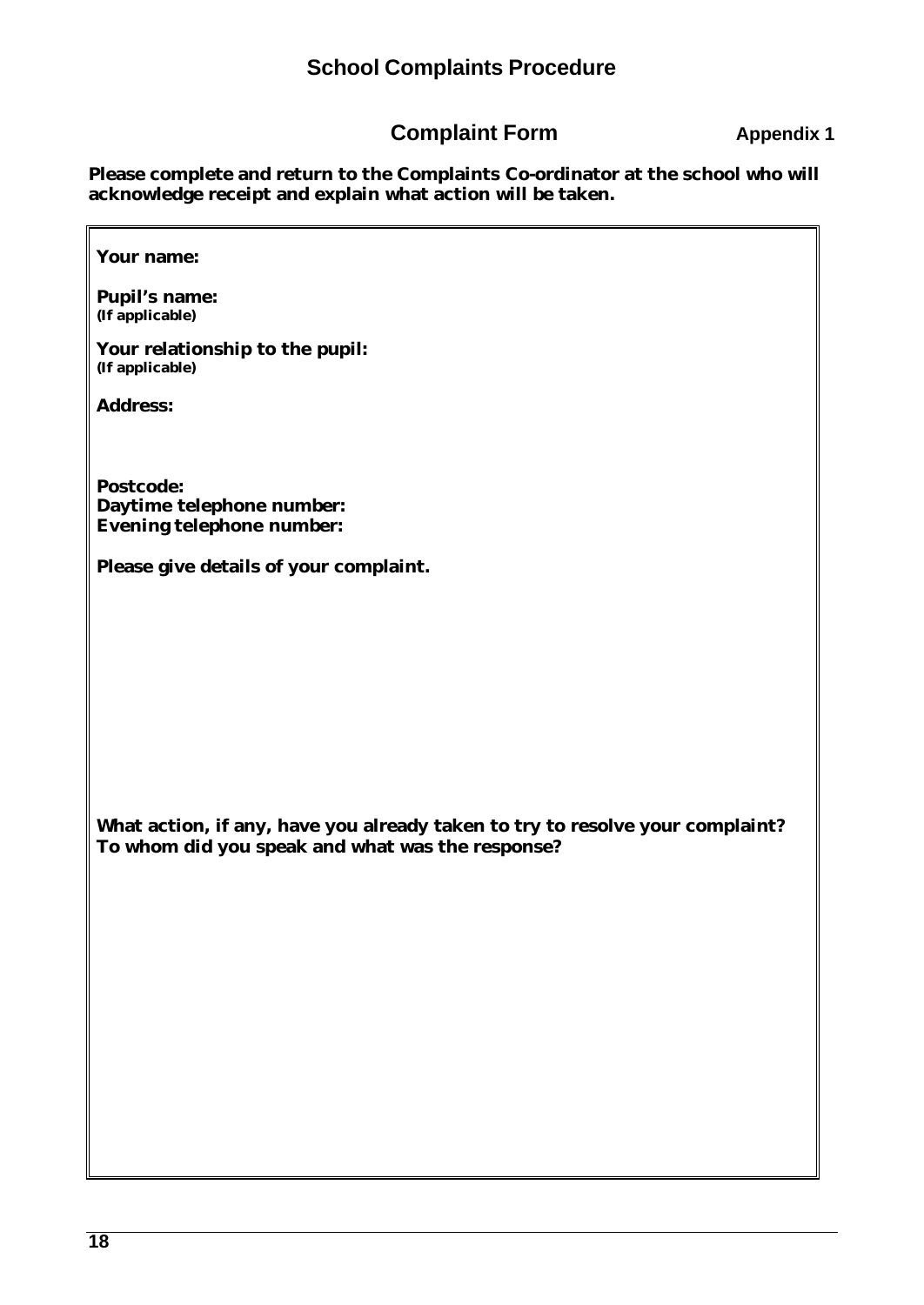| What actions do you feel might resolve the problem at this stage? |  |  |  |  |
|-------------------------------------------------------------------|--|--|--|--|
|                                                                   |  |  |  |  |
|                                                                   |  |  |  |  |
|                                                                   |  |  |  |  |
| Are you attaching any paperwork? If so, please give details.      |  |  |  |  |
|                                                                   |  |  |  |  |
|                                                                   |  |  |  |  |
|                                                                   |  |  |  |  |
| <b>Signature:</b>                                                 |  |  |  |  |
| Date:                                                             |  |  |  |  |
| For Official use only                                             |  |  |  |  |
| Date acknowledgement sent:                                        |  |  |  |  |
| By whom:                                                          |  |  |  |  |
|                                                                   |  |  |  |  |
| <b>Complaint referred to:</b>                                     |  |  |  |  |
| Date:                                                             |  |  |  |  |
|                                                                   |  |  |  |  |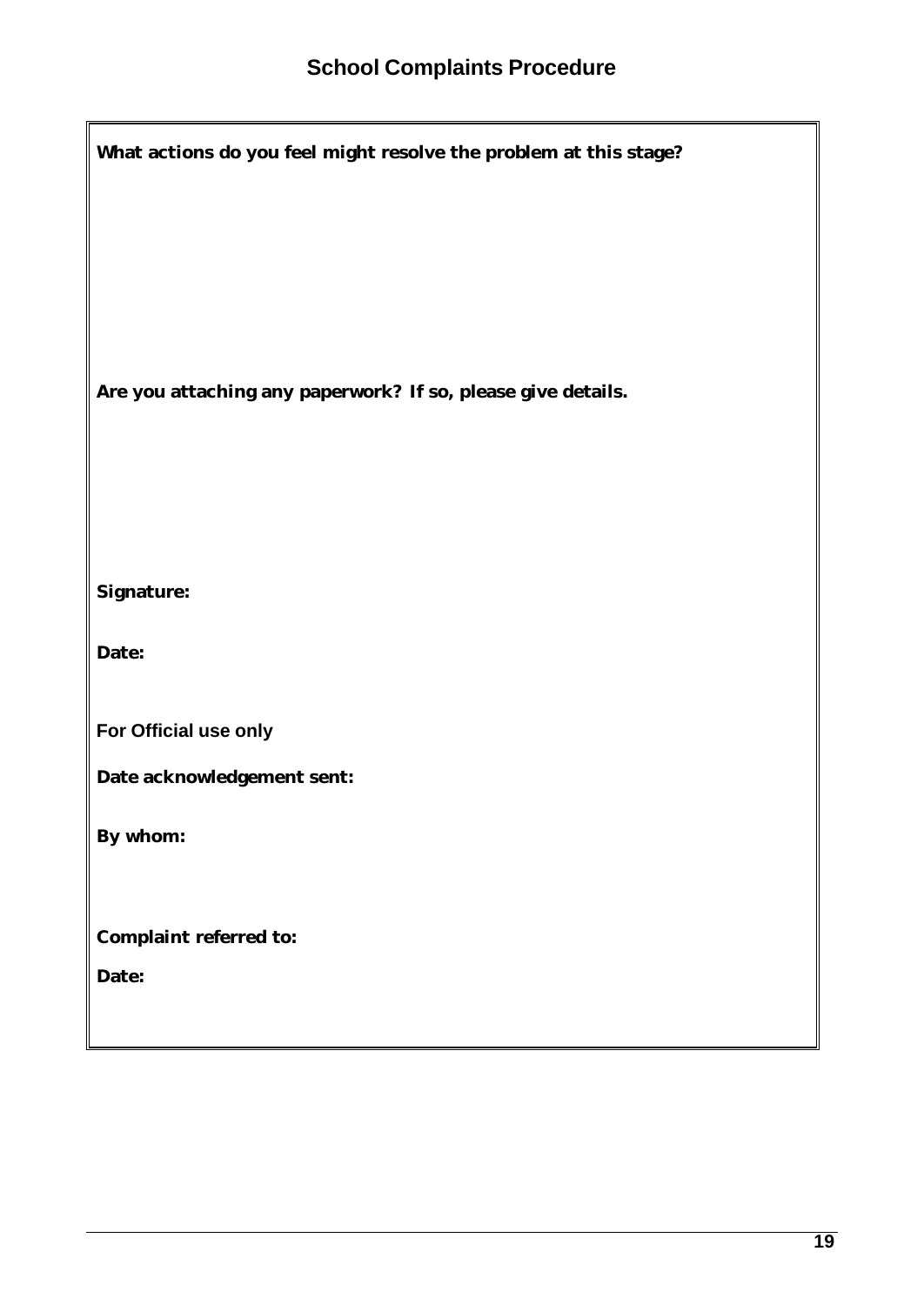Complaint heard by Headteacher/Principal Complaint heard by the Governing Body Complaints Panel Issue resolved  $\parallel$  [ Issue not resolved Issue resolved  $\int$  Issue not resolved Complaint heard by Chair of Governors Issue resolved  $\parallel$  [ Issue not resolved

 $\downarrow$ 

# **DIAGRAM OF THE PROCEDURE Leicester City Council**

# **Concerns & Complaints Procedure for Schools in the City of Leicester**

# **Guidance for Parents and Others**



Where there are other ways of appealing or complaining you will be given advice about what to do. These are some examples of when there are other procedures:

# **Admission to Schools**

Guidance notes are issued to parents wishing to appeal against a decision not to give their child a place at the parents' preferred school.

# **Suspension or Exclusion of Pupils from School**

The letter sent by the Headteacher will explain the rights of appeal.

# **Additional Educational Provision [Special needs]**

Information and guidance notes about appeal procedures are available to parents in a separate booklet.

# **School Re-organisation Proposals**

#### **Public notices are issued giving details of when a new school is proposed or proposals for an existing school to be closed or amalgamated.** The notices will explain how individuals can

express their views.

Directorate of Education and Lifelong Learning Marlborough House 38 Welford Road Leicester LE2 7AA

> Telephone: 0116 252 7807 Fax: 0116 223 2685

www.leicester.gov.uk/education

Issue resolved | | | Issue not resolved

Refer to the Diocese / LEA

Raise concern with class teacher  $/$  staff member

Issue resolved  $\int$  Issue resolved

Complaint heard by Line Manager/Head of Year/Department

Issue resolved  $\parallel$  [ Issue not resolved

Refer to the Secretary of State for Education and Skills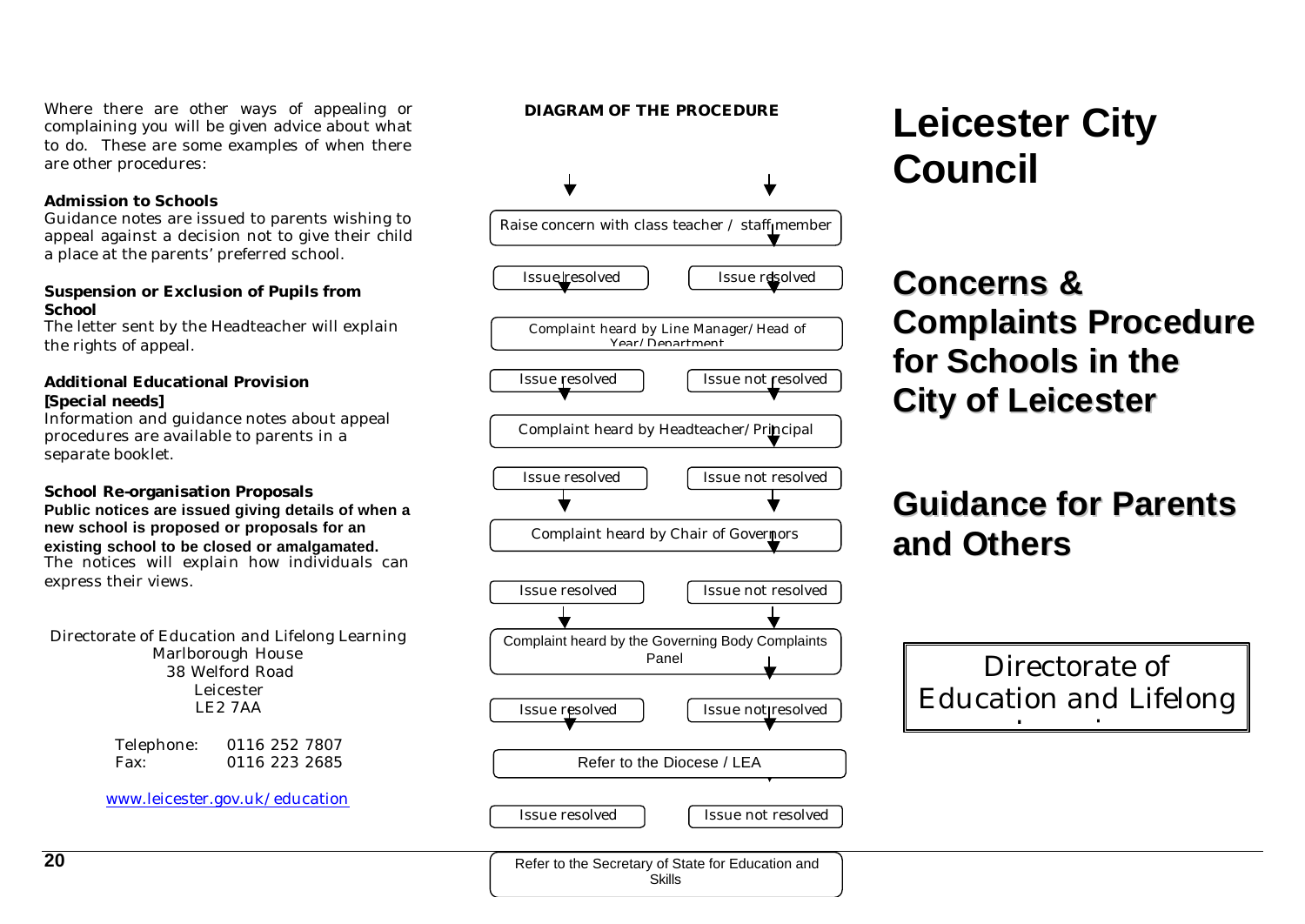# **INTRODUCTION TO THE PROCEDURE**

Most parents enjoy a good relationship with the Headteacher and staff at their child's school, and schools and teachers work hard to keep parents informed about school policies and their child's work. However there may be times when this does not work and parents want to raise matters with the school.

Concerns and complaints dealt with directly by schools may include matters such as:

- Bullying **n** Discipline
- School outings **n** Uniform

This leaflet tells parents and members of the public how to raise concerns or make complaints about Leicester City Schools and Colleges.

# **AIMS OF THE PROCEDURE**

- $\blacksquare$  To encourage informal resolution of problems wherever possible
- To ensure that people raising concerns and complaints are treated fairly, equally and consistently
- To be easily accessible, simple to understand, impartial and non-adversarial
- To ensure that concerns and complaints are dealt with swiftly within stated time-limits
- To ensure a full and fair investigation by an independent person where necessary
- To ensure all issues raised are addressed and to provide an effective response and appropriate solution, where necessary
- $\blacksquare$  To provide information to improve services and raise standards in schools

The following stages describe what you should do in these circumstances. At each stage, if you remain dissatisfied or the complaint is about the person dealing with the complaint you should proceed to the next stage in the procedure.

#### **INFORMAL CONCERNS**

Concerns should be raised informally with your child's class teacher or the staff member delivering the service you have concerns about.

Wherever possible the class teacher/staff member will respond to your concern immediately or, if this is not possible, will look into your concern and respond within 5 working days.

#### **FORMAL COMPLAINTS PROCEDURE**

It is advisable at each stage to make an appointment so that the matter can be discussed fully. Alternatively, you may put your complaint in writing.

#### **STAGE 1 – LINE MANAGER/ HEAD OF YEAR/DEPT**

The Line Manager/Head of Year/Dept will investigate your complaint and respond to you within 10 working days.

# STAGE 2 – HEADTEACHER/PRINCIPAL

The Headteacher/Principal will investigate your complaint and respond to you within 10 working days.

#### **STAGE 3 – CHAIR OF GOVERNORS**

The Chair of Governors will investigate your complaint and respond to you within 10 working days. STAGE 4 – GOVERNING BODY COMPLAINTS PANEL

You should put your complaint in writing to the Clerk to the Governors at the school. You will then be contacted to tell you what arrangements have been made for your complaint to be considered.

A Panel meeting will be held within 15 days, which you will be invited to attend to put your side of the matter

The Panel will consider your complaint and respond to you within 5 working days.

#### **STAGE 5 – DIOCESE / LEA**

If you are still dissatisfied at this stage, a mediation service may be offered by the Diocese (if the school is voluntary-aided) or by the Local Education Authority. The school's Complaints Co-ordinator will tell you how to do this.

#### **STAGE 6 – SECRETARY OF STATE FOR EDUCATION AND SKILLS**

Where you remain dissatisfied you can complain to the Secretary of State for Education and Skills if you feel that the school Governing Body or Local Education Authority has acted unreasonably.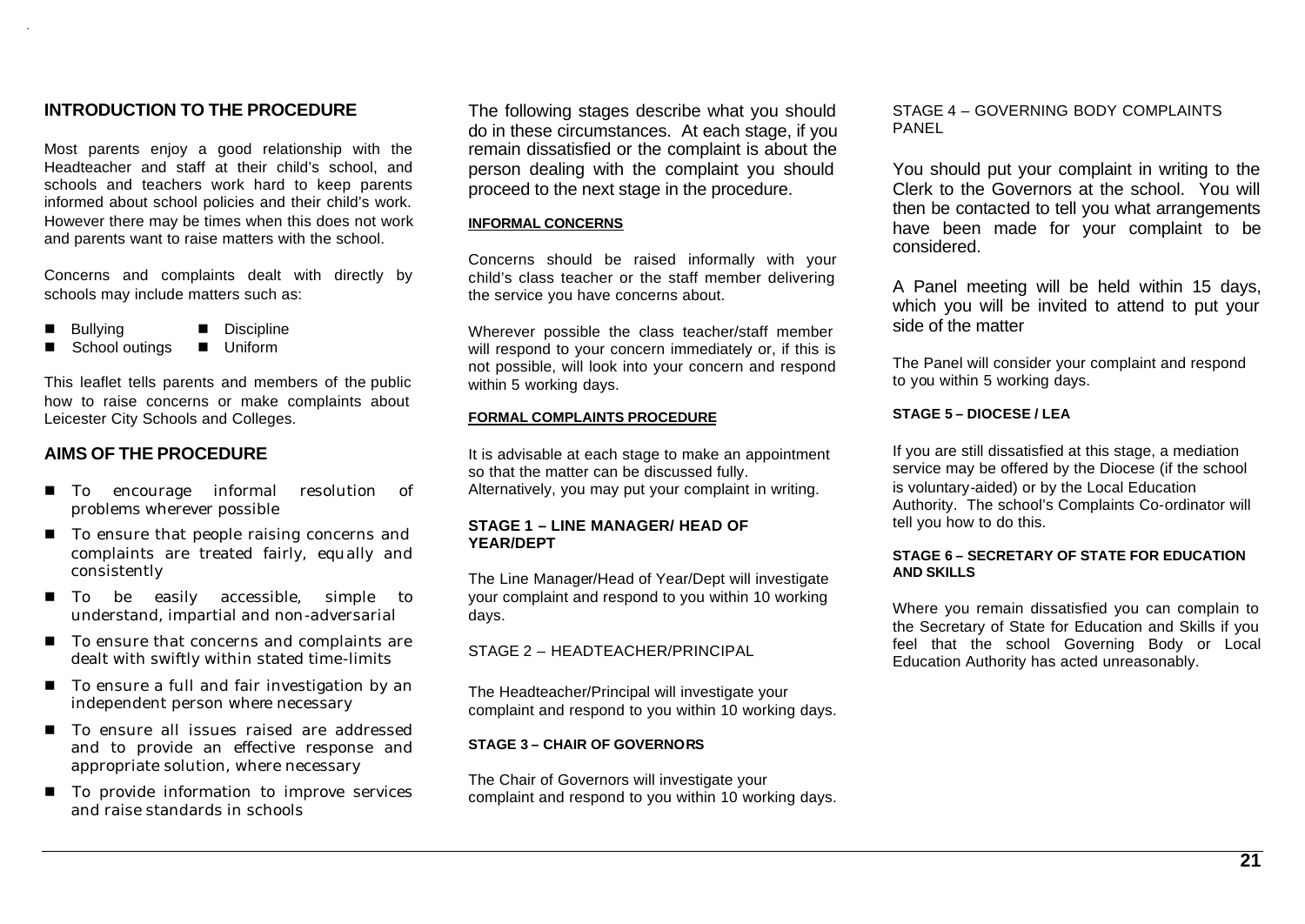# Governing Body Complaints Panel Appendix 3

All Governing Bodies should appoint a Complaints Panel to deal with complaints raised through the school's Complaints Procedure.

The Panel meets only as required and hearings should take place within 15 working days of the Clerk to the Governors being contacted.

There are several points which any governor sitting on a Complaints Panel needs to remember:

- a. It is important that the hearing is independent and impartial and that it is seen to be so. *No governor may sit on the panel if they have had a prior involvement in the complaint or in the circumstances surrounding it.* In deciding the make-up of the panel, governors need to try and ensure that it is a cross-section of the categories of governor and sensitive to the issues of race, gender and religious affiliation.
- b. The aim of the hearing, which needs to be held in private, will always be to resolve the complaint and achieve reconciliation between the school and the complainant. However, it has to be recognised that the complainant might not be satisfied with the outcome if the hearing does not find in their favour. It may only be possible to establish the facts and make recommendations that will satisfy the complainant that the complaint has been taken seriously.
- c. An effective Panel will acknowledge that many complainants feel nervous and inhibited in a formal setting. Parents often feel emotional when discussing an issue that affects their child. The Panel Chair will ensure that the proceedings are as welcoming as possible. The layout of the room will set the tone and care is needed to ensure that the setting is informal and not adversarial.
- d. Extra care needs to be taken when the complainant is a child. Careful consideration of the atmosphere and proceedings will ensure that the child does not feel intimidated. The Panel needs to be aware of the views of the child and give them equal consideration to those of adults. Where the child's parent is the complainant, it would be helpful to give the parent the opportunity to say which parts of the hearing, if any, the child needs to attend.
- e. The governors sitting on the Panel need to be aware of the complaints procedure.

The Panel is the last school-based stage of the complaints procedure, and is not convened merely to "rubber-stamp" previous decisions.

Individual complaints should not be heard by the whole Governing Body at any stage, as this could compromise the impartiality of any Panel set up for a disciplinary hearing against a member of staff following a serious complaint.

The Governing Body may nominate a number of members with delegated powers to hear complaints. The Panel can then be drawn from these nominated members.

The Panel should comprise either three or five governors to enable majority voting and should choose its own Chair.

The procedure for hearing appeals is detailed below.

The Headteacher/Principal may not sit as a member of this committee as he/she is likely to have been involved earlier in the school's Complaints Procedure, although it is expected that he/she will take the prime role in presenting the school's position.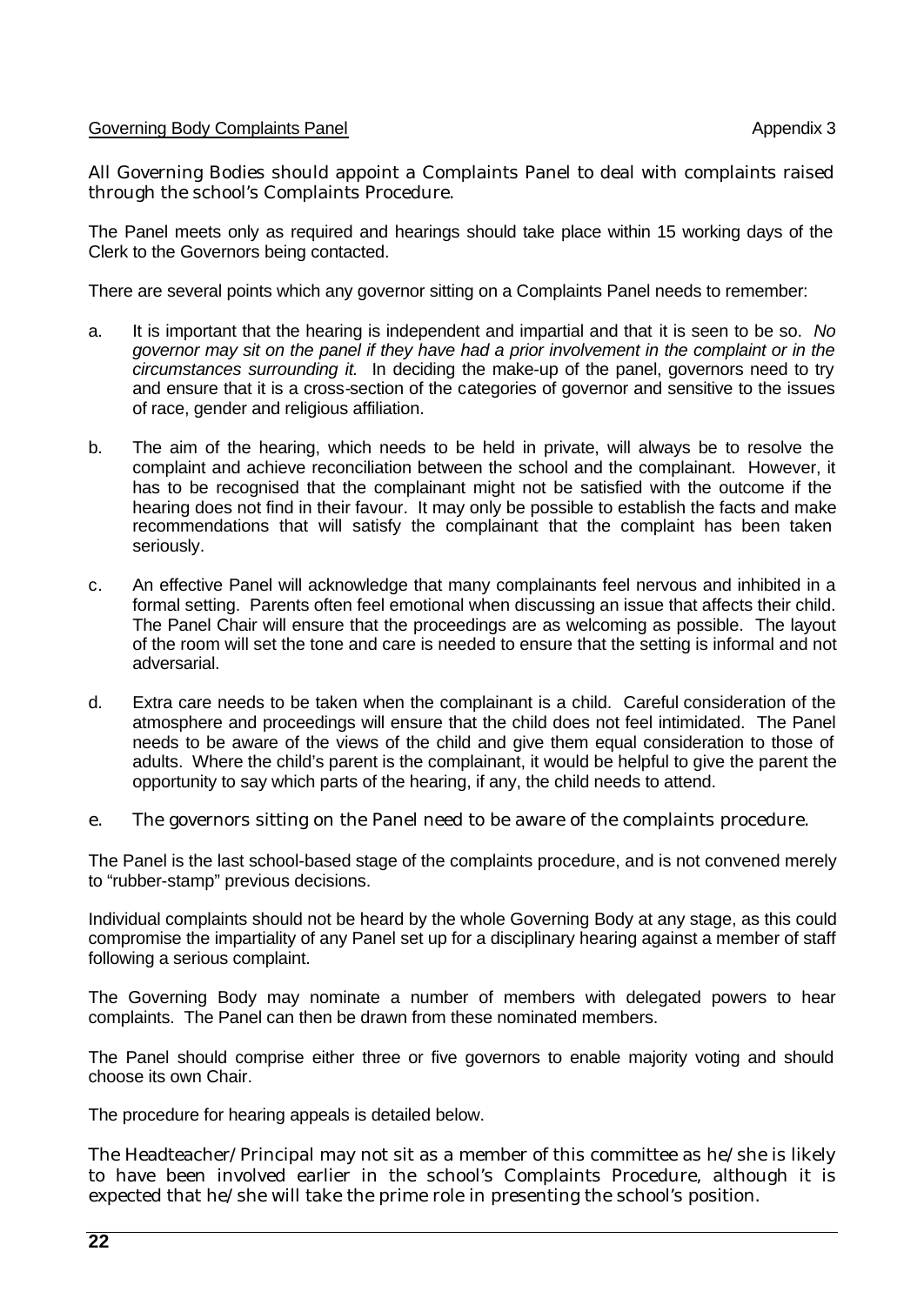| <b>Terms of reference:</b>    | Appendix 3 continued                                                                                                                 |  |
|-------------------------------|--------------------------------------------------------------------------------------------------------------------------------------|--|
| <b>Purpose of the Panel:</b>  | To hear and decide on complaints raised through the<br>school's Complaints Procedure, which have reached<br>this stage.              |  |
| <b>Membership:</b>            | 3 or 5 eligible governors reflecting the membership of<br>the Governing Body (See Point a. above).                                   |  |
| Quorum:                       | 3 governors.                                                                                                                         |  |
| <b>Frequency of meetings:</b> | As required.                                                                                                                         |  |
| <b>Remit:</b>                 | The Panel may:                                                                                                                       |  |
|                               | Dismiss the complaint in whole or in part;                                                                                           |  |
|                               | Uphold the complaint in whole or in part;<br>$\bullet$                                                                               |  |
|                               | Decide on the appropriate action to be taken to resolve<br>the complaint;                                                            |  |
|                               | Recommend changes to the school's systems or<br>$\bullet$<br>procedures to ensure that problems of a similar nature<br>do not recur. |  |
| <b>Reporting back:</b>        | Decision only reported to next meeting of full<br>Governing Body.                                                                    |  |

May make recommendations on policy as a result of complaints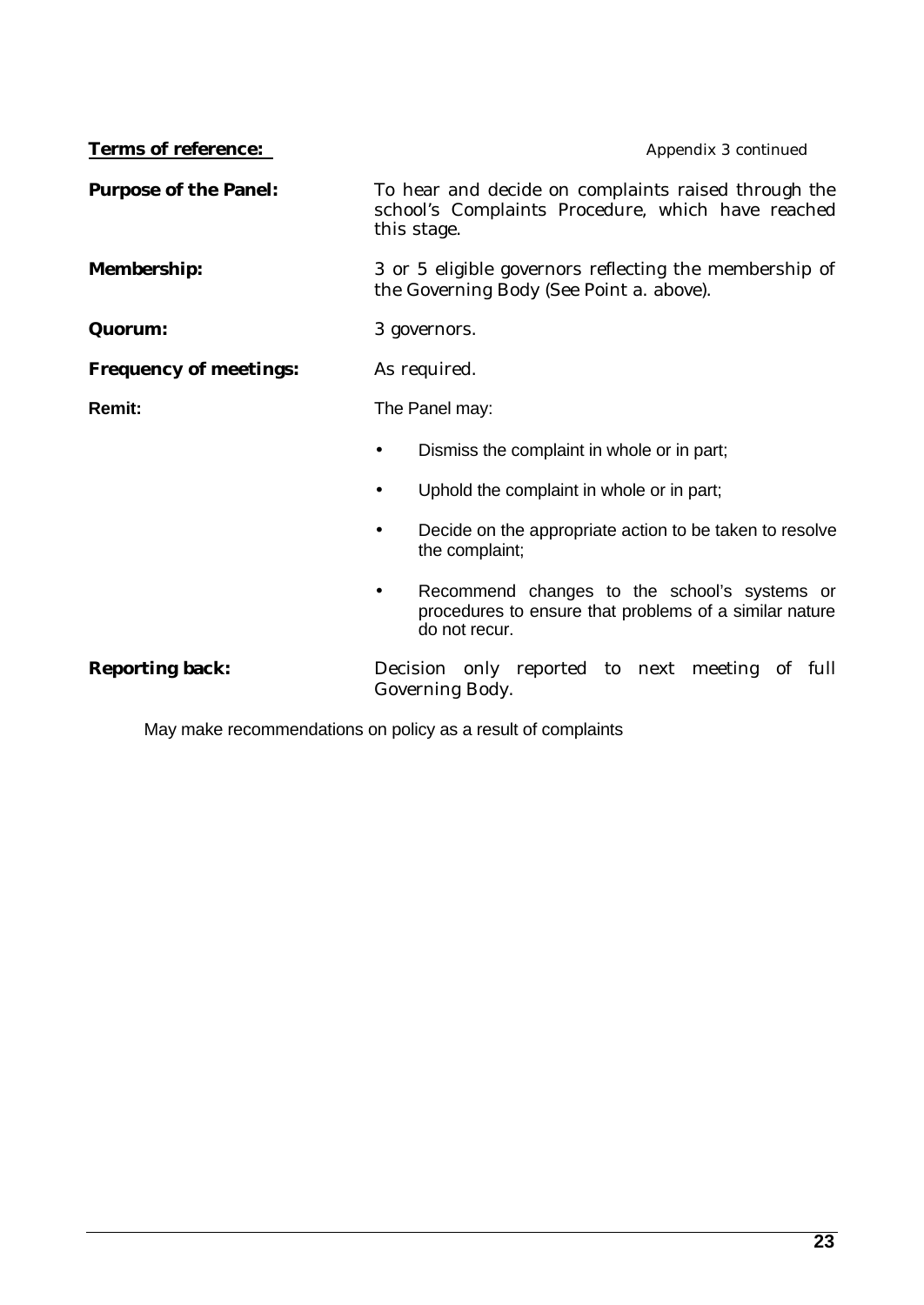# **Roles and Responsibilities before, during, and after a Complaints Panel Hearing**

# **The Role of the Clerk:**

Any panel or group of governors considering complaints should be clerked. The Clerk should be the contact point for the complainant and be required to:

- Set the date, time and venue of the hearing, ensuring that the dates are convenient for all parties and that the venue and proceedings are accessible;
- Collate any written material and send it to the parties at least 3 working days in advance of the hearing;
- Meet and welcome the parties as they arrive at the hearing;
- Record the proceedings;
- In collaboration with the Chair of the Panel notify all parties, in writing within 5 working days, of the panel's decision. The letter needs to explain if there are any further rights of appeal and, if so, to whom they need to be addressed. The Chair of the Panel should sign this letter.

# **The Role of the Chair of the Panel:**

The Chair of the Panel has a key role, ensuring that:

- the remit of the Panel is explained to the parties;
- the issues are addressed:
- key findings of fact are made;
- parents and others who may not be used to speaking at such a hearing are put at ease;
- the hearing is conducted in an informal manner with each party treating the other with respect and courtesy;
- the Panel is open minded and acting independently;
- no member of the Panel has a vested interest in the outcome of the proceedings, or had any involvement in an earlier stage of the procedure;
- each side is given the opportunity to state their case and ask questions without undue interruption;
- all parties see written material; if a new issue arises it is essential to give all parties equal opportunity to consider and comment on it.
- all parties are notified of the Panel's decision in writing within 5 working days. Produced in collaboration with the Clerk of the Panel, the letter needs to explain if there are any further rights of appeal and, if so, to whom they need to be addressed. The Chair of the Panel should sign this letter.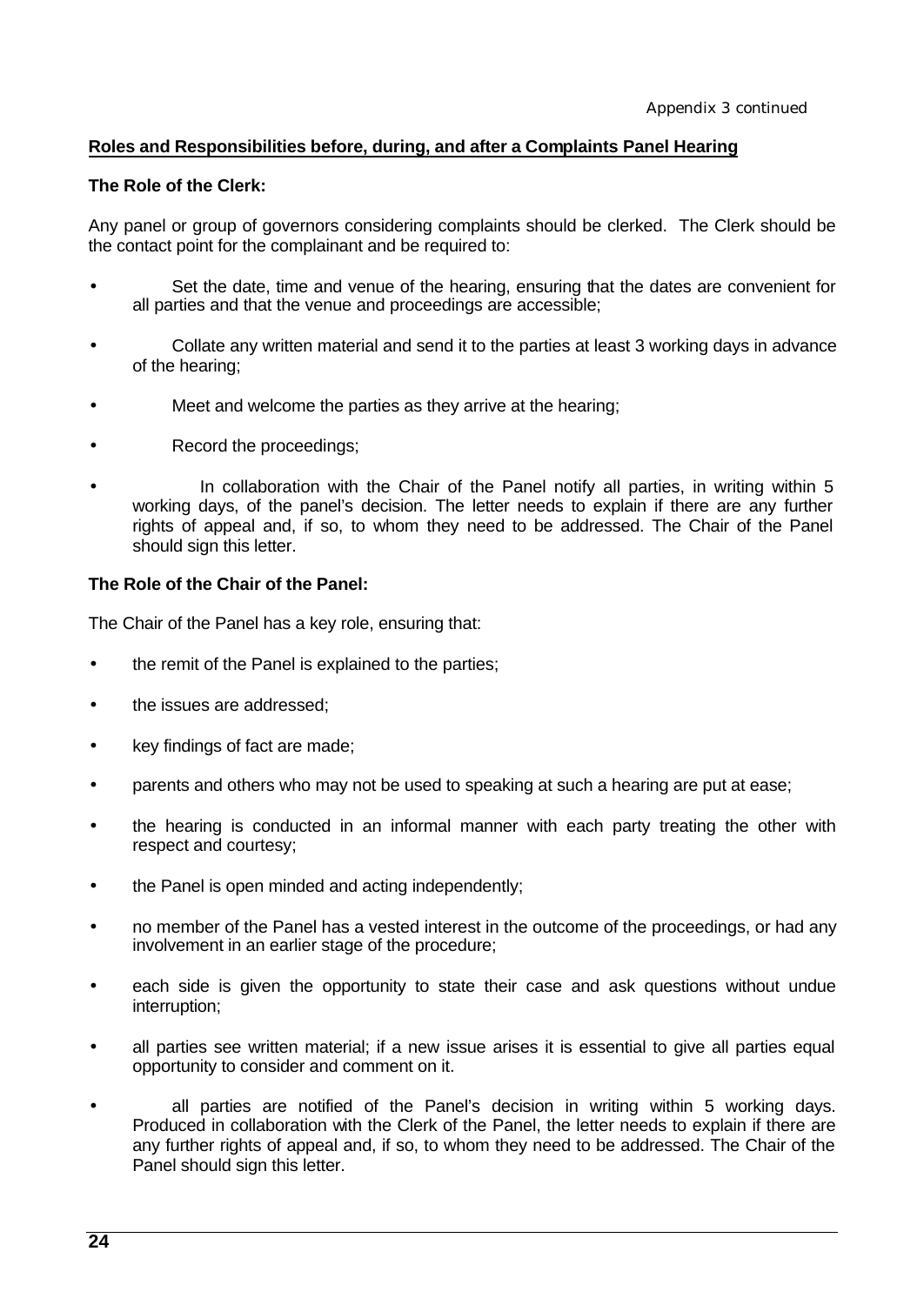# **Procedure at the Complaints Panel Hearing**

# **General Points:**

- The Panel should have appointed a Chair and comprise either 3 or 5 members.
- The Clerk to the Governors should minute the Panel meeting.
- The Panel meeting should be as informal as possible. (See point c. above).
- Extra care needs to be taken when the complainant is a child. (See Point d. above).
- Witnesses are only required to attend for the part of the hearing in which they give their evidence.
- The Panel may ask questions at any point.

# **Procedure:**

- 1. Chair introduces everyone.
- 2. Chair outlines the purpose of the Panel meeting and the procedure to be followed.
- 3. The complainant is invited to explain the complaint, and is followed by their witnesses.
- 4. The Headteacher/Principal may question both the complainant and the witnesses after each has spoken.
- 5. The Headteacher/Principal is then invited to explain the school's response and is followed by the school's witnesses.
- 6. The complainant may question both the Headteacher/Principal and the witnesses after each has spoken.
- 7. The complainant is then invited to sum up the complaint.
- 8. The Headteacher/Principal is then invited to sum up the school's actions and response to the complaint.
- 9. Both parties leave together while the panel decides on the issues.
- 10. The Chair advises both parties that they will be notified of the Panel's decision in writing within 5 working days.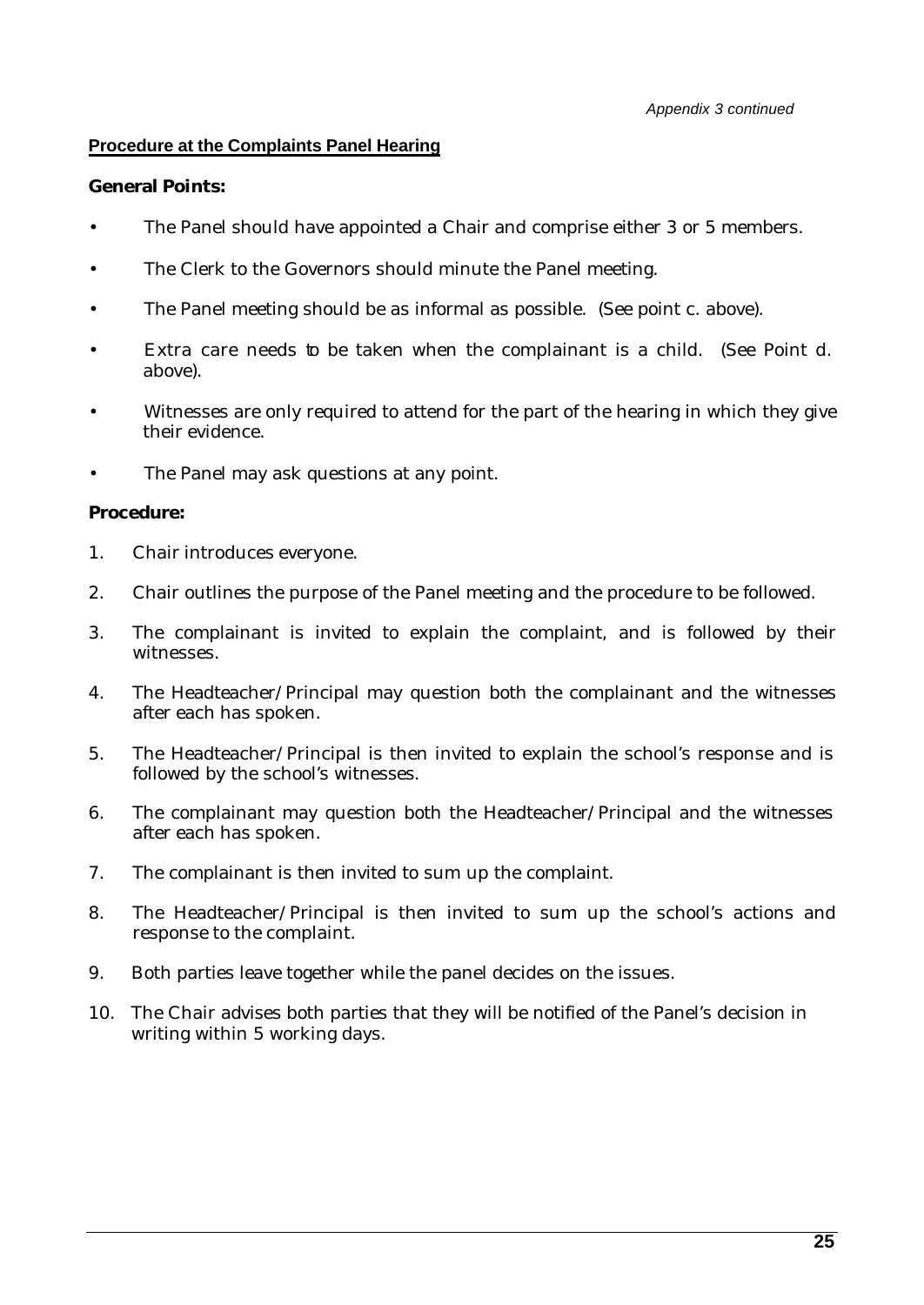Please ask for: **Appendix 4** Our Ref: Your Ref:

Date:

Name of Addressee Address

Dear

# **Subject: \*Concern/Complaint regarding.…..**

I write with regard to your above \*concern/complaint.

*(If concerns/complaints clearly do not have any substance)*

Having considered this matter, it is not felt that there is any substance to your \*concern/complaint and it will not be investigated further.

(If persistent concerns/complaints are raised about a matter that has previously been investigated but found not to be justified.)

The school has previously investigated this matter and no justification was found for your concern/complaint. We have now carefully reviewed this investigation and it is still felt that your concern/complaint is not justified.

(Standard paragraphs following either of the above)

We would like to stress that [*enter school name here*] is committed to working with parents and other members of the public to improve the services it provides. To this end justified concerns and complaints are welcomed and seen as a valuable source of information for improvement.

However, investigating unfounded concerns and complaints takes a considerable amount of time and impacts on the services we provide to the community as a whole.

Therefore, no further correspondence will be entered into with regard to this matter or other concerns and complaints that clearly do not have any substance.

Should you feel that the Governing Body has acted unreasonably in this matter, please be advised that you may complain to the Secretary of State for Education and Skills at Sanctuary Buildings, Great Smith Street, London, SW1P 3BT.

Yours sincerely

Name Chair of Governors **School**